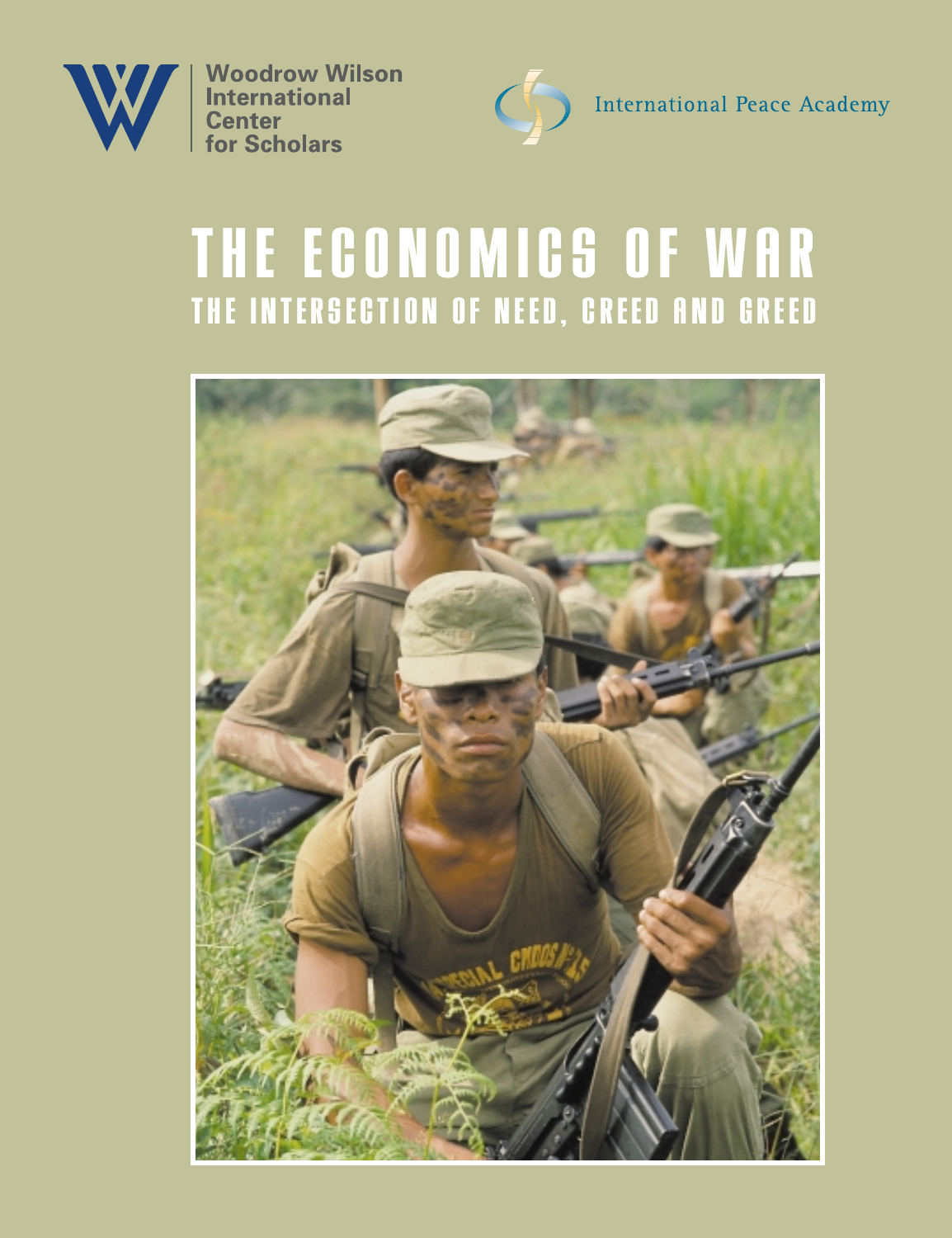

**Woodrow Wilson International**<br>Center



International Peace Academy

# **THE ECONOMICS OF WAR THE INTERSECTION OF NEED, CREED AND GREED**

## *A Conference Report*

**Woodrow Wilson International Center for Scholars Washington, D.C. September 10, 2001**

**Rapporteur: Jake Sherman**

**Principal Conference Organizers: Cynthia Arnson and Karen Ballentine**

*Jake Sherman is the Program Officer for the Economic Agendas in Civil Wars Program of the International Peace Academy.Cynthia Arnson is Deputy Director, Latin American Program,Woodrow Wilson Center, and Karen Ballentine is Research Coordinator and Program Associate, Economic Agendas in Civil Wars Program, International Peace Academy.*

Cover photograph: Peruvian soldiers training in the Uchiza area of northern Peru. ©Bill Gentile/Corbis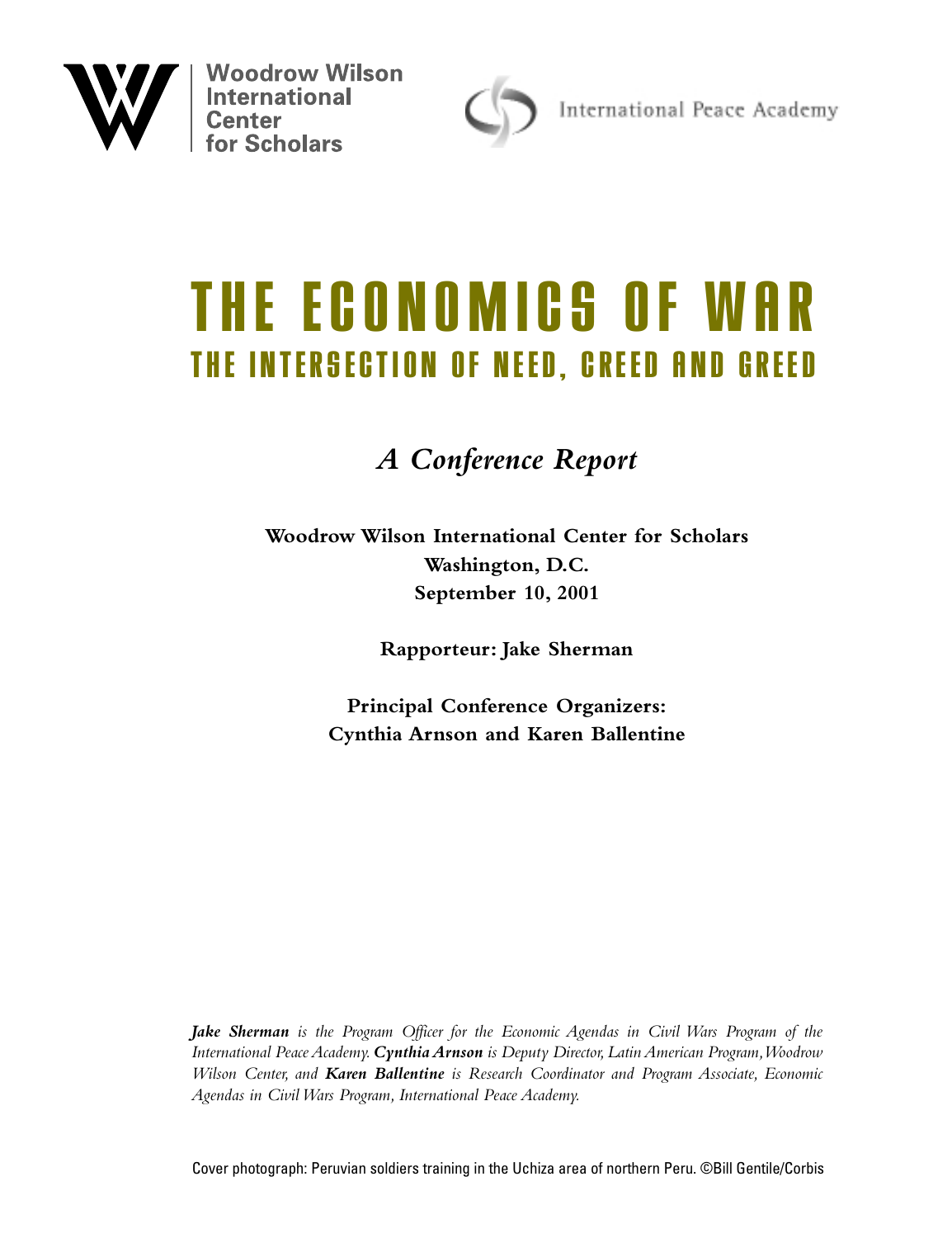#### **WOODROW WILSON INTERNATIONAL CENTER FOR SCHOLARS**

LEE H. HAMILTON, DIRECTOR

#### **BOARD OF TRUSTEES**

Joseph A. Cari, Jr., Chair; Steven Alan Bennett, Vice Chair. Public Members: James H. Billington, Librarian of Congress; John W. Carlin, Archivist of the United States; Bruce Cole, Chair, National Endowment for the Humanities; Roderick R. Paige, Secretary, U.S. Department of Education; Colin L. Powell, Secretary, U.S. Department of State; Lawrence M. Small, Secretary, Smithsonian Institution; Tommy G. Thompson, Secretary, U.S. Department of Health and Human Services. Private Citizen Members: Carol Cartwright, John H. Foster, Jean L. Hennessey, Daniel L. Lamaute, Doris O. Matsui, Thomas R. Reedy, Nancy M. Zirkin.

#### **WILSON COUNCIL**

Steven Kotler, President. Diane Aboulafia-D'Jaen, Charles S. Ackerman, B.B. Andersen, Cyrus A. Ansary, Charles F. Barber, Lawrence E. Bathgate II, Joseph C. Bell, Richard E. Berkowitz, A. Oakley Brooks, Thomas J. Buckholtz, Conrad Cafritz, Nicola L. Caiola, Raoul L. Carroll, Scott Carter, Albert V. Casey, Peter B. Clark, William T. Coleman, Jr., Michael D. DiGiacomo, Donald G. Drapkin, F. Samuel Eberts III, J. David Eller, Sim Farar, Susan Farber, Barbara Hackman Franklin, Morton Funger, Chris G. Gardiner, Eric Garfinkel, Bruce S. Gelb, Steven J. Gilbert, Alma Gildenhorn, Joseph B. Gildenhorn, David F. Girard-diCarlo, Michael B. Goldberg, William E. Grayson, Raymond A. Guenter, Verna R. Harrah, Carla A. Hills, Eric Hotung, Frances Humphrey Howard, John L. Howard, Darrell E. Issa, Jerry Jasinowski, Brenda LaGrange Johnson, Dennis D. Jorgensen, Shelly Kamins, Edward W. Kelley, Jr., Anastasia D. Kelly, Christopher J. Kennan, Michael V. Kostiw, William H. Kremer, Dennis LeVett, Harold O. Levy, David Link, David S. Mandel, John P. Manning, Edwin S. Marks, Jay Mazur, Robert McCarthy, Stephen G. McConahey, Donald F. McLellan, J. Kenneth Menges, Jr., Philip Merrill, Jeremiah L. Murphy, Martha T. Muse, Della Newman, John E. Osborn, Paul Hae Park, Gerald L. Parsky, Michael J. Polenske, Donald Robert Quartel, Jr., J. Steven Rhodes, John L. Richardson, Margaret Milner Richardson, Larry D. Richman, Edwin Robbins, Robert G. Rogers, Otto Ruesch, B. Francis Saul, III, Alan Schwartz, Timothy R. Scully, J. Michael Shepherd, George P. Shultz, Raja W. Sidawi, Debbie Siebert, Thomas L. Siebert, Kenneth Siegel, Ron Silver, William A. Slaughter, Thomas F. Stephenson, Wilmer Thomas, Norma Kline Tiefel, Mark C. Treanor, Christine M. Warnke, Pete Wilson, Deborah Wince-Smith, Herbert S. Winokur, Jr., Paul Martin Wolff, Joseph Zappala, Richard S. Ziman

#### **ABOUT THE CENTER**

The Center is the living memorial of the United States of America to the nation's twenty-eighth president, Woodrow Wilson. Congress established the Woodrow Wilson Center in 1968 as an international institute for advanced study, "symbolizing and strengthening the fruitful relationship between the world of learning and the world of public affairs." The Center opened in 1970 under its own board of trustees.

In all its activities the Woodrow Wilson Center is a nonprofit, nonpartisan organization, supported financially by annual appropriations from Congress, and by the contributions of foundations, corporations, and individuals. Conclusions or opinions expressed in Center publications and programs are those of the authors and speakers and do not necessarily reflect the views of the Center staff, fellows, trustees, advisory groups, or any individuals or organizations that provide financial support to the Center.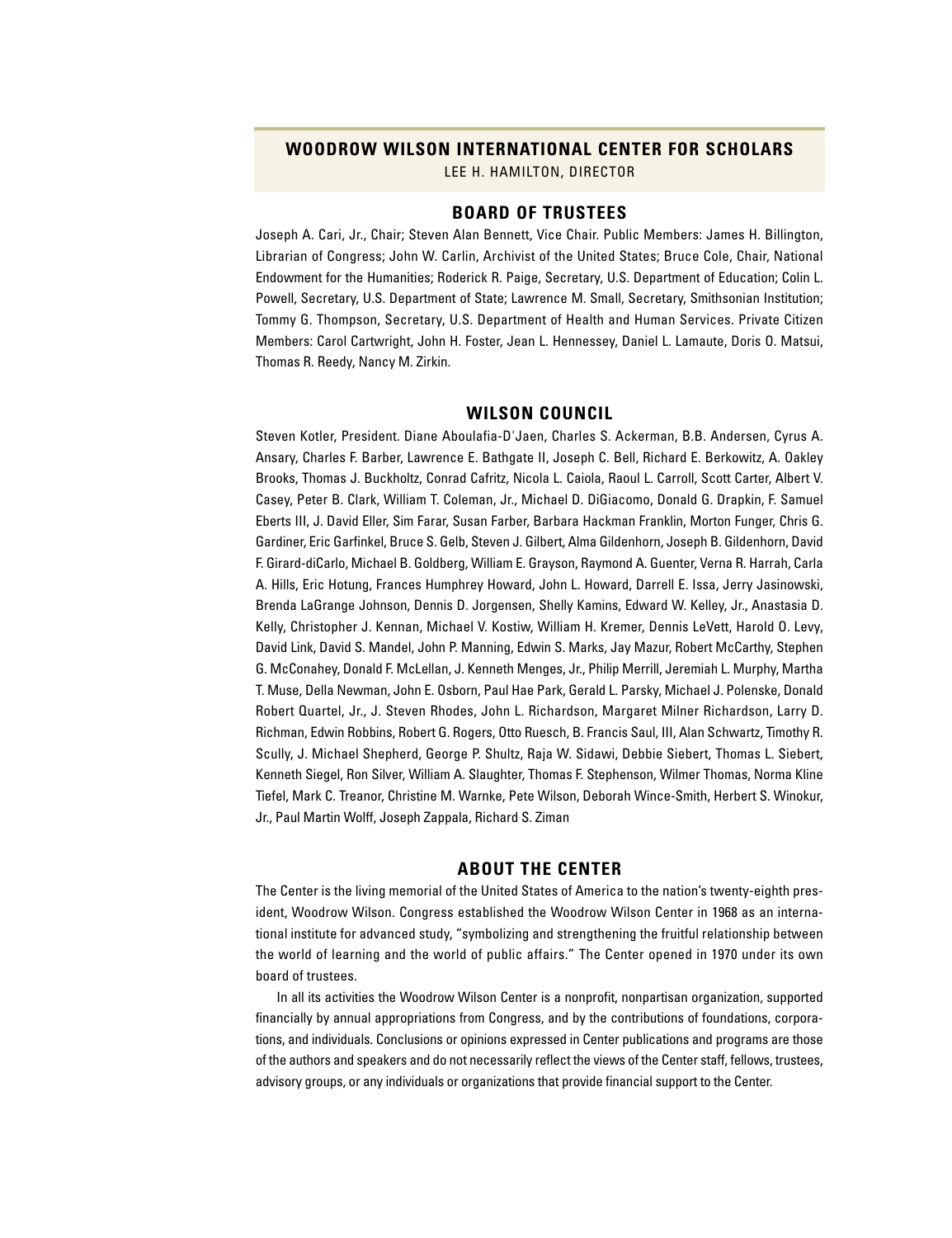#### **IPA BOARD OF DIRECTORS** 2002

Kofi Annan, Honorary Chair of the Board, United Nations, Secretary-General; Rita E. Hauser, Chair of the IPA Board of Directors, President of the Hauser Foundation; David M. Malone, President, International Peace Academy.

Nicolaas H. Biegman, Former Permanent Representative of the Kingdom of the Netherlands to NATO; Hans Jacob Biørn Lian, Permanent Representative of Norway to NATO; Susan Blankheart, Director for Human Rights, Good Governance and Peace Building, Ministry of Foreign Affairs, the Netherlands; Jørgen Bøjer, Royal Danish Embassy, Czech Republic; Marc Perrin de Brichambaut, Director, Strategic Affairs, Ministry of Defense, France; Richard P. Brown, Jr., Counsel, Morgan, Lewis & Bockius; Marion Kappeyene van de Coppello, Director for Human Rights, Good Governance and Peace Building; Michael W. Doyle,Special Adviser to the Secretary-General, Responsible for Policy Analysis and Strategic Planning; Gelson Fonseca, Jr., Permanent Representative of Brazil to the UN; Thomas M. Franck, Murry & Ida Becker Professor of Law, School of Law, Center for International Studies, New York University; Ibrahim Gambari, Under-Secretary-General; David Hamburg, President Emeritus, Carnegie Corporation of New York; Paul Heinbecker, Permanent Representative of Canada to the UN; Mukesh Kapila, Head, Conflict & Humanitarian Affairs Department, Department for International Development, UK; Dieter Kastrup, Permanent Representative of Germany to the UN; Sergey V. Lavrov, Permanent Representative of the Russian Federation to the UN; Whitney Macmillan, Chairman Emeritus, Cargill Pension Trustees, Inc.; Kishore Mahbubani, Permanent Representative of the Republic of Singapore to the UN; Dominique Moisi, Deputy Director, Institut Français des Relations Internationales; Olara A. Otunnu, Under-Secretary-General and Special Representative for Children and Armed Conflict; Ann Phillips, Vice President, National Committee on American Foreign Policy; Giandomenico Picco, Chairman and CEO, GDP Associates, Special Representative of the UN Secretary-General for the Year of Dialogue of Civilizations; Marjatta Rasi, Permanent Representative of Finland to the UN; Salim Ahmed Salim, Former Secretary General of the Organization of African Unity (OAU); Yukio Satoh, Permanent Representative of Japan to the UN; Pierre Schori, Permanent Representative of Sweden to the UN; Kamalesh Sharma, Permanent Representative of India to the UN; Jenö C.A. Staehelin, Permanent Observer Mission of Switzerland to the UN; Ernst Sucharipa, Director, Vienna Diplomatic Academy; Elise Forbes Tripp; Brian E. Urquhart; Sergio Vieira de Mello, Special Representative of the Secretary-General to East Timor; Ira D. Wallach, Chairman, Central National Gottesman, Inc.

#### **ABOUT THE INTERNATIONAL PEACE ACADEMY**

International Peace Academy (IPA) is an independent, international institution dedicated to promoting the prevention and settlement of armed conflicts between and within states through policy research and development.

Founded in 1970, IPA has built an extensive portfolio of activities in fulfillment of its mission:

- *Symposia, workshops and other fora that facilitate strategic thinking, policy development and organizational innovation within international organizations;*
- *Policy research on multilateral efforts to prevent, mitigate or rebuild after armed conflict;*
- *Research, consultations and technical assistance to support capacities for peacemaking, peacekeeping and peacebuilding in Africa;*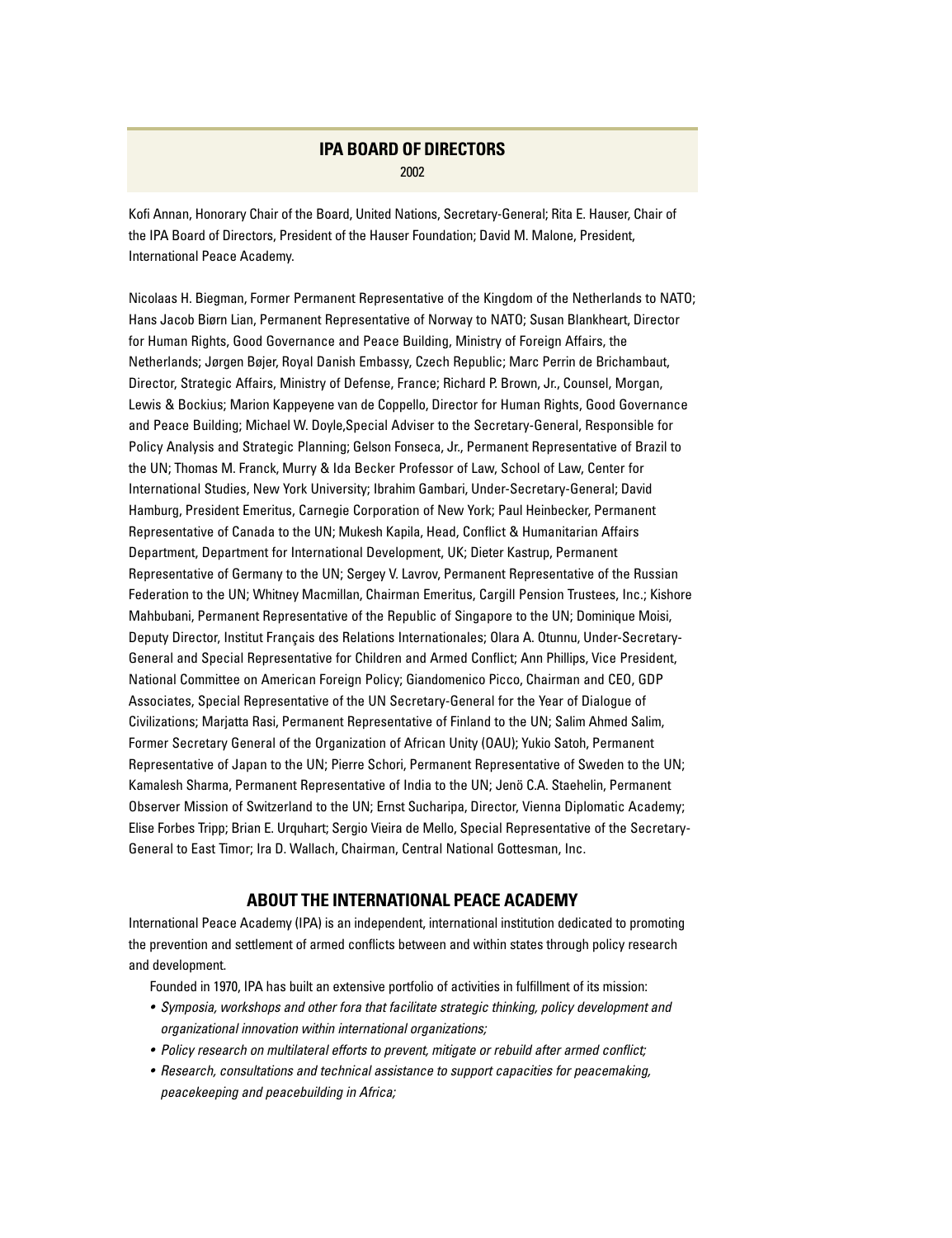- *Professional development seminars for political, development, military, humanitarian, and non-governmental personnel involved in peacekeeping and conflict resolution;*
- *Facilitation in conflict situations where its experience, credibility and independence can complement official peace efforts;*
- *Outreach to build public awareness on issues related to peace and security, multilateralism, and the United Nations*

IPA works closely with the United Nations, regional and other international organizations, governments and non-governmental organizations as well as with parties to conflicts. Its efforts are enhanced by its ability to draw on a worldwide network of statesmen, scholars, business leaders, diplomats, military officers and leaders of civil society.

IPA is a non-profit organization governed by an international Board of Directors. The organization is funded by generous donations from governments, major philanthropic foundations, corporate donors, as well as contributions from individuals and its Board members.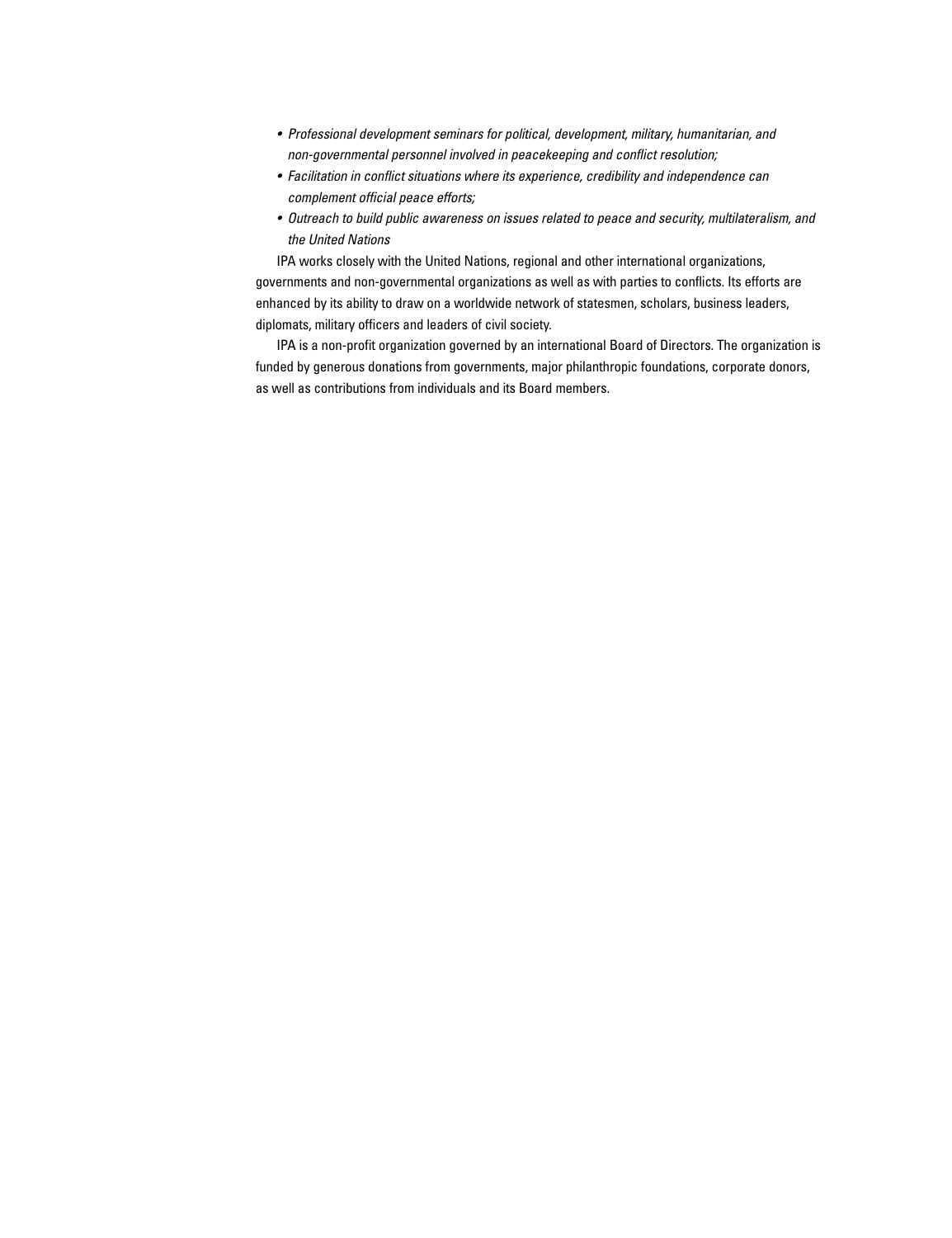## **EXECUTIVE SUMMARY**

- Greed and grievance, or "need, creed and greed," are all important sources of conflict, though the relative weight of each factor varies across cases and across time. Poverty, social inequality, rapid economic decline, large numbers of young unemployed males, and polarized identity politics may all provide the necessary catalyst for conflict, particularly when accompanied by repressive, illegal or extralegal behavior on the part of governments. Yet, as World Bank economist Paul Collier cautions, what motivates conflict and what makes it feasible are separate issues. In general, the existence of some form of grievance, whether economic, political, or social in nature, appears to be the most persuasive motivation for conflict. Greed, or, more broadly, economic motivations — whether the pursuit of resources for war-financing or for elite self-enrichment — appear more significant in sustaining, prolonging, and transforming conflict.
- **•** Valuable natural resources are not in and of themselves a reliable indicator of where conflict is likely to occur, but they do appear to make conflict more feasible when grievances already exist, as they offer a ready means of financing rebellion. This explains in part why, for example, not all diamond producing countries experience conflict.Yet, resources may also become a source of grievance when state institutions responsible for their equitable management instead engage in private, criminal accumulation.Thus, formerly stable diamond producing countries may also become conflictprone, when poor management and corruption gain the upper hand.
- In some cases, resource competition may exacerbate civil war. In others, civil war may exacerbate competition over resources. In both cases, war requires resources. Resolving or preventing war would thus require cutting off the means for waging it: limiting combatants' access to resources and hence, arms, materiel, and profit, and targeting the international networks upon which they rely for these goods. Yet, without more far-sighted policies to address the underlying causes of conflict, such as those that support legitimate and inclusive governance and provide development assistance, poverty reduction, market diversification, and legal and financial reform, the conflicts of the present will prove difficult to resolve and the peace settlements of the future even more difficult to sustain.

### **THE ECONOMICS OF WAR**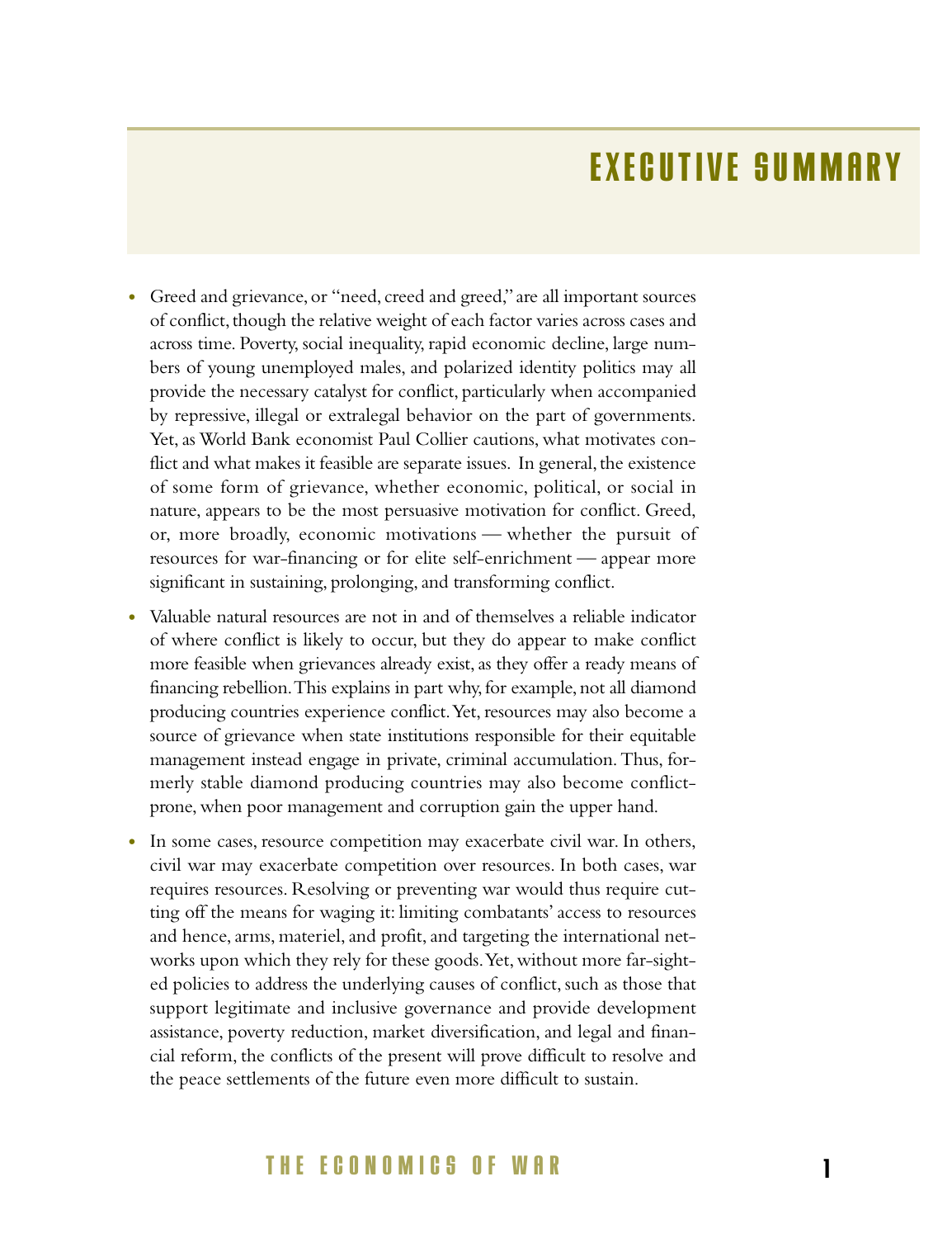### **INTRODUCTION**

On September 10, 2001, the Woodrow Wilson International Center for Scholars\* and the International Peace Academy† co-sponsored a conference on "The Economics of War."The purpose was to examine the intersection between the economic dimensions of conflict and more "traditional" factors, including ideology, identity and geopolitical security, as well as to explore the prospects for developing policy approaches to address the political economy of violent conflict.

Participants paid particular attention to the importance of "greed" relative to what I. William Zartman has called "need" and "creed," that is, political, economic, and/or social exclusion, and ethnic and communal identity, to the roots of conflict.While there is growing consensus that economics matter to conflict, there remains considerable disagreement on the manner and extent to which this is true. An influential, if controversial, study by the World Bank, under the research direction of Paul Collier, has determined that "greed" rather than social or political "grievance" has been the primary cause of civil war.<sup>‡</sup> Thus, rather than merely requiring resources for war, this view asserts that today's wars are wars *about* resources.This view does not go unchallenged. Political factors are seen by many as important — though not exclusive — root causes in the outbreak of conflict and its perpetuation. Two central questions, therefore, are, first, whether the acquisition of economic resources is undertaken in order to prosecute war for other purposes, or whether this is the purpose of war itself, and, second, what the relative explanatory weight of economic factors is vis-à-vis other political, cultural, and strategic variables.

A second area of concern was the role that land, natural resources, and other primary commodities — whether licit or illicit — play in sustaining and transforming conflict. Although several studies have found a correlation between abundant natural resources and conflict, less is known about the causal mechanism underlying this relationship. Not all countries dependent upon primary commodity exports experience conflict, while those that do experience conflict do not display a history of continual conflict, as this finding would predict. Primary commodities may directly cause

<sup>\*</sup> Through the joint efforts of the Latin American Program, the Africa Project, the Asia Program, the Middle East Program, Conflict Prevention Project, the Kennan Institute, and former WWC Fellow I.William Zartman.

<sup>†</sup> IPA's Economic Agendas in Civil Wars project.

<sup>‡ &</sup>quot;The Economics of Crime, Civil War and Violence," http://www.worldbank.org/ research/conflict/index.htm.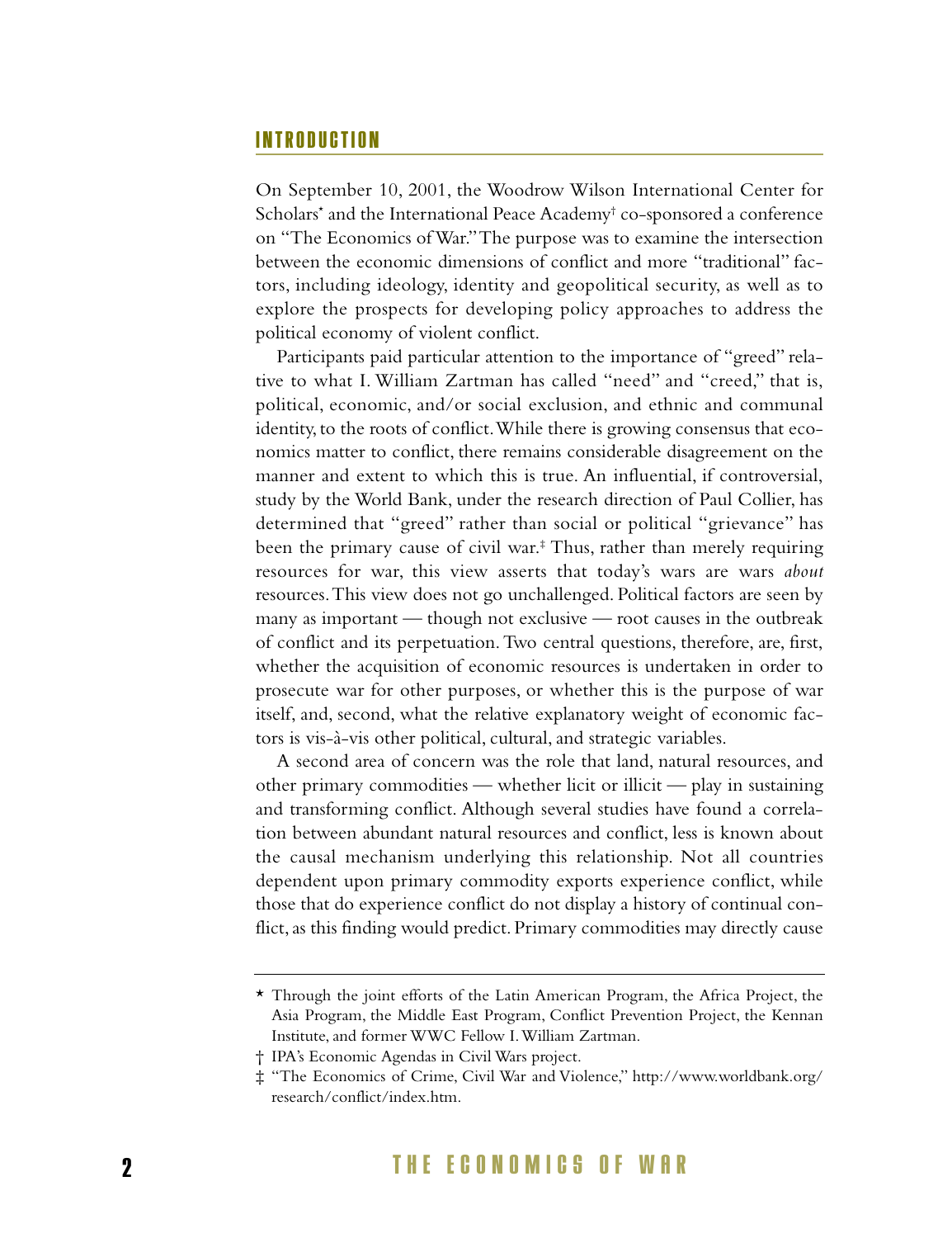conflict by providing readily available, lootable resources for combatants to exploit. Alternatively, the perverse developmental effects of resource-generated revenue may indirectly make a country more conflict-prone by generating socio-economic grievances. Thus, to improve policies that seek to control or prevent the ability of combatants to exploit these resources for their own ends, further examination of the causal dynamics of natural resources is warranted.

The following report provides a summary of the panel presentations and draws lessons from them which may contribute to the development of effective strategies for international, regional, and local actors to alter the economic incentives that shape the strategies of armed groups.

### **THE ECONOMICS OF WAR 3**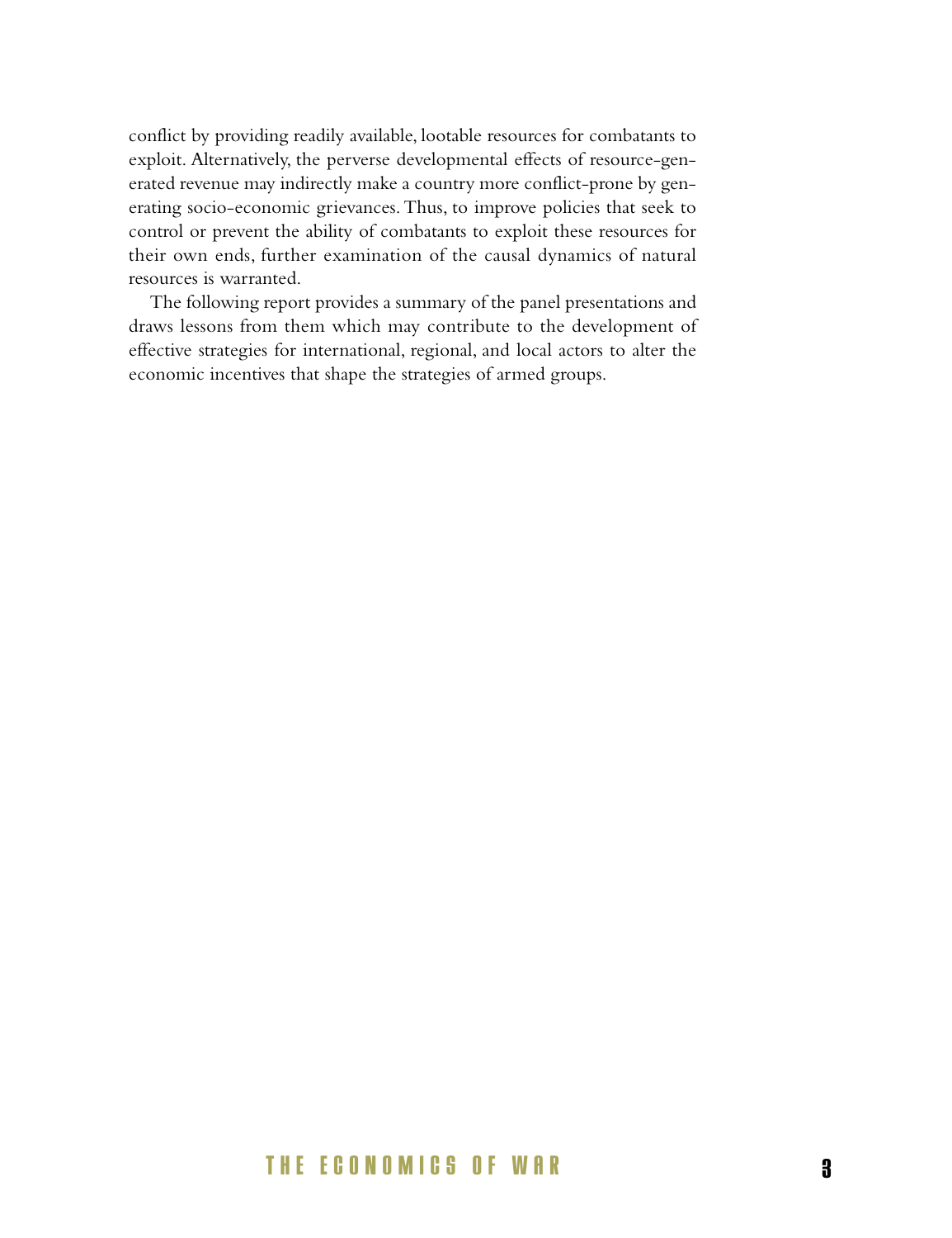## **SETTLEMENTS, OF ONE KIND OR ANOTHER: THE CASES OF PERU AND LEBANON**

### **PERU**

According to development consultant **Ricardo Soberón**, the Peruvian conflict is part of wider, regional conflict which encompasses the whole of the Amazon River Basin. As such, both analyses of the conflict and attempts to resolve it must address the problems of the Basin region as a whole. In addition to the transborder effects of the conflict in Colombia, Peru is itself a coca-producing country and continues to face Shining Path guerrilla activities in its coca-producing regions.While narcotics interdiction and eradication efforts have reduced the size of the area under cultivation, it has had the perverse effect of making production more geographically widespread; Peru now has sixteen separate small coca-producing areas in comparison to the 1980s when coca production occupied a large contiguous area in the northern part of the country.

Among the countries of the Amazon Basin / Andean region, there are two areas of dispute. The first is the defense of sovereign control over resources in the Amazon Basin, which has taken the form of regional initiatives and which stands in tension with the approach of developed countries and international organizations that, having made conservation an international issue, blame states in the region for their inability to overcome poverty and to manage their local resources.The second trend is the war on drugs and, since 1999, on increased money laundering activities. Like conservation, there is tension here between regional governments and the rest of the international community, particularly over the issue of interdiction.

Soberón cited several problems with the supply-side, or interdiction and eradication, approach advocated by the international community. First, rural poor in the southern part of Peru depend on coca for their livelihood. Second, migration from Colombia, Bolivia, and Peru to Brazil, where land is cleared for coca production, complicate control efforts. Third, these preceding factors are exacerbated by water usage issues affecting 1.5 million people. Comparing interdiction to a balloon in which pressure on one area forces displacement into another, Soberón stated that supply-side eradication efforts are unlikely to succeed unless accompanied by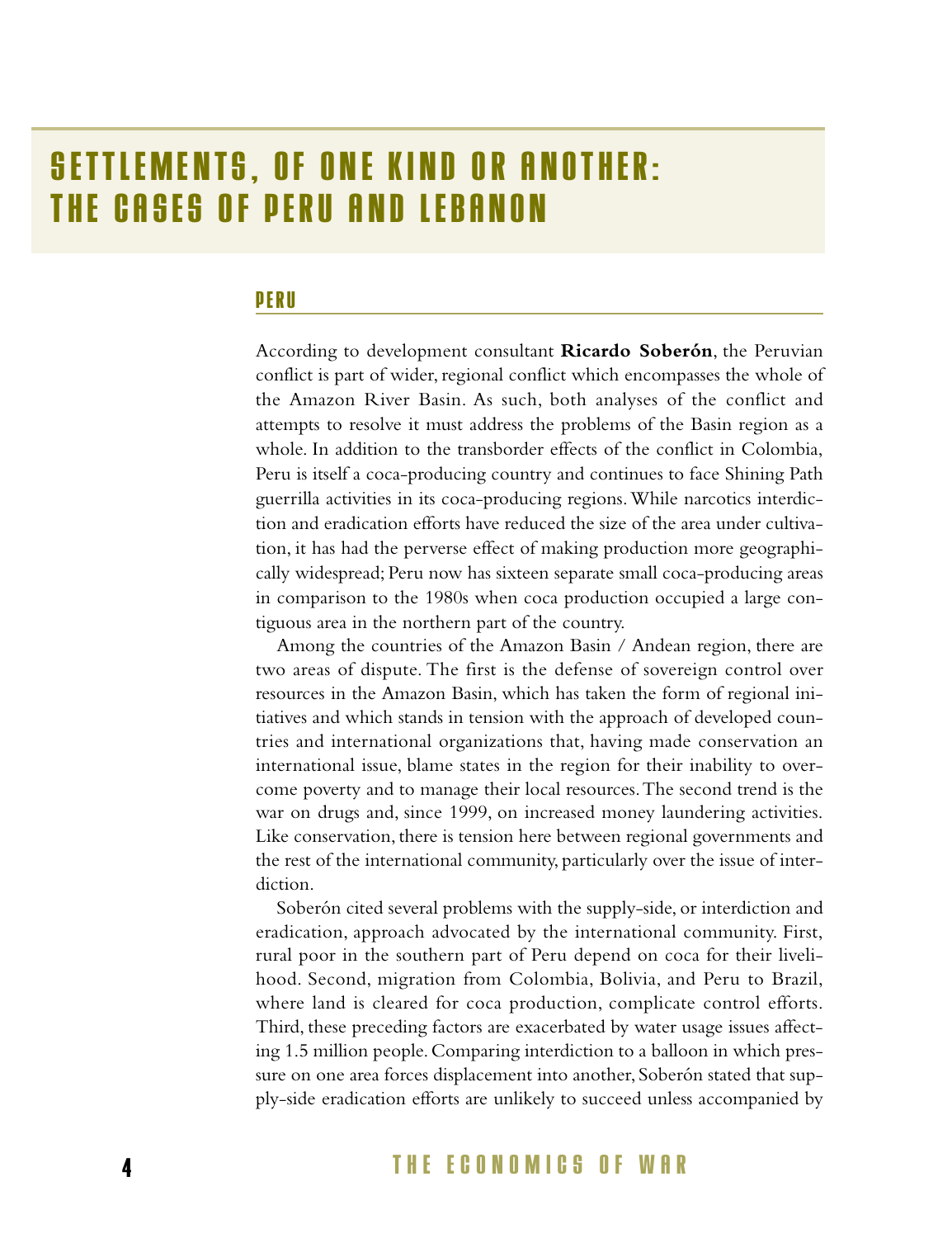equal attention to market demand. Due to declining international prices for coffee and bananas, coca is the only crop available to rural farmers which has free access to an international market. Despite being illegal, coca will remain the only sustainable crop unless global trade agreements and anti-narcotics policies that affect market access for rural farmers and developed countries generally are changed. Additional factors favoring coca production include the lack of state presence in coca-producing regions, good prices, the lack of an alternative cash crop, and the persistence of social tensions arising from eradication efforts.

The Shining Path misunderstood the source of social grievance among the rural poor as class rather than ethnic exclusion. After the arrest of Shining Path leader Abimael Guzmán in 1992 and an aggressive military campaign by then-president of Peru, Alberto Fujimori, remnants of the Shining Path signed a peace agreement in 1996. However, the Red Path faction refused to comply with the calls for surrender by Guzmán, and, although still isolated, have become increasingly active in coca-production areas.This has led to two simultaneous and contradictory arguments within Peru: first, that the government can beat the Shining Path once and for all, as it is only a small number of guerrillas within a small geographic area; and second, that the Shining Path does pose a credible military threat, is on the rise and will continue to grow unless checked by a strong "second Fujimori-style" government.

Soberón suggested that the Government of Peru must address the following issues if it is to effectively deal with the threat of conflict and stem the production of coca: the social exclusion faced by the region's rural poor and indigenous populations, the negative effects of interdiction; and agrarian policies that reinforce poverty and exclusion. Until these issues are dealt with, the Andean region will continue to be a hot spot.

**Despite being illegal, coca will remain the only sustainable crop unless global trade agreements and anti-narcotics policies that affect market access for rural farmers and developed countries generally are changed.** 

#### **LEBANON**

In her presentation on the 1975-1990 Lebanese civil war, **Elizabeth Picard** of the Institut de Recherche et d'Etudes sur le Monde Arabe et Méditerranéan described the conflict as one of the earliest of the "new wars," having been fought during the end of the Cold War. According to Picard, analysis of the conflict has focused on its regional nature, including the political economy (oil revenues, major labor migrations and high military expenditure), but notes that analyses that address the domestic aspects of the conflict have largely ignored economics. Rather, identity, belief, and ideology have been emphasized at the expense of the role of economic forces. While the polarization of identity, particularly Christian-Muslim

### **THE ECONOMICS OF WAR 5**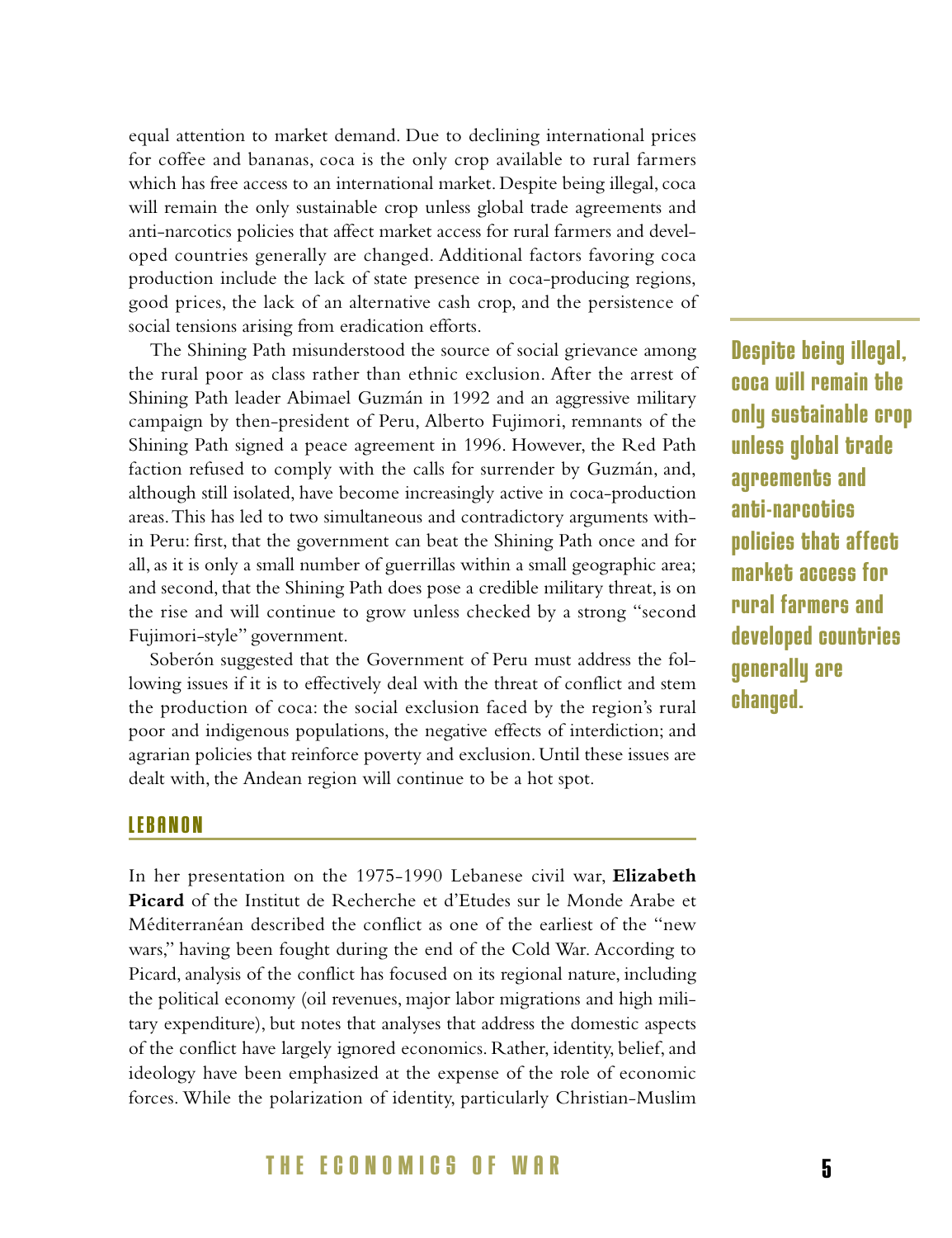identity, has been relevant since the 19th century, such explanations do not fit the conflict during the period in question.The shifting patterns of crosssectarian alliances and intra-communal rivalries, as well as the economic deprivation that has existed across communities, challenge prevailing explanations of the conflict as identity- or ideologically-based. As Picard pointed out, "If it is assumed that the rationale of conflict is to win and that belief and collective identity was the central stake of the war, much of the behavior from all sides seems unconvincing."

Economic developments in the post-war period — in particular rampant corruption — shed retrospective light on the role of violence and economic motivation at work during the conflict.The breakdown of state authority enabled political entrepreneurs to take advantage of economic opportunities, which are now understood to have been a major driver of protracted warfare. Leaders took advantage of three resources in particular: drugs, land, and manpower.

Prior to the war, Lebanese elites had not only tolerated the cultivation of hashish, but, with the tacit collusion of political and judicial authorities, were involved in regional smuggling for their common benefit. The civil war resulted in the entry of new actors and an unprecedented rise in the level of social and political power, financial accumulation, and exercise of violence surrounding pre-existing, illegal drug-related activities. For local militias, drugs not only provided a means by which to pay wages, procure arms, and materiel, but also a source of capital accumulation among their leaders and middlemen. This trade resulted in transcommunal, regional cooperation between producers and militias, who negotiated the division of labor and took a share of the profits.These groups, therefore, had a collective interest in prolonging the war.The authorities have since done little to dismantle the drug networks and their factories. As a result, there has been long-term integration of these networks into the international drug market. Satisfaction of "greed" in the name of "creed" would have been impossible if not for cooperation across allegedly "intractable" communal boundaries.

Control of land — and the rents it generates — has been the traditional source of political power among the Lebanese elite. Although Picard cautioned against economic premeditation, she noted the high value of land and heavy demographic pressures just prior to the civil war.This land pressure did not decline during the war. Although control of land had obvious security benefits to militias, the value of land, particularly in disputed zones, provided a strong incentive to militias to enlarge and secure new territory. Territorial fragmentation favored the emergence of alternative urban and commercial centers. Second, the establishment of internal fron-

**Identity, belief, and ideology have been emphasized at the expense of the role of economic forces.**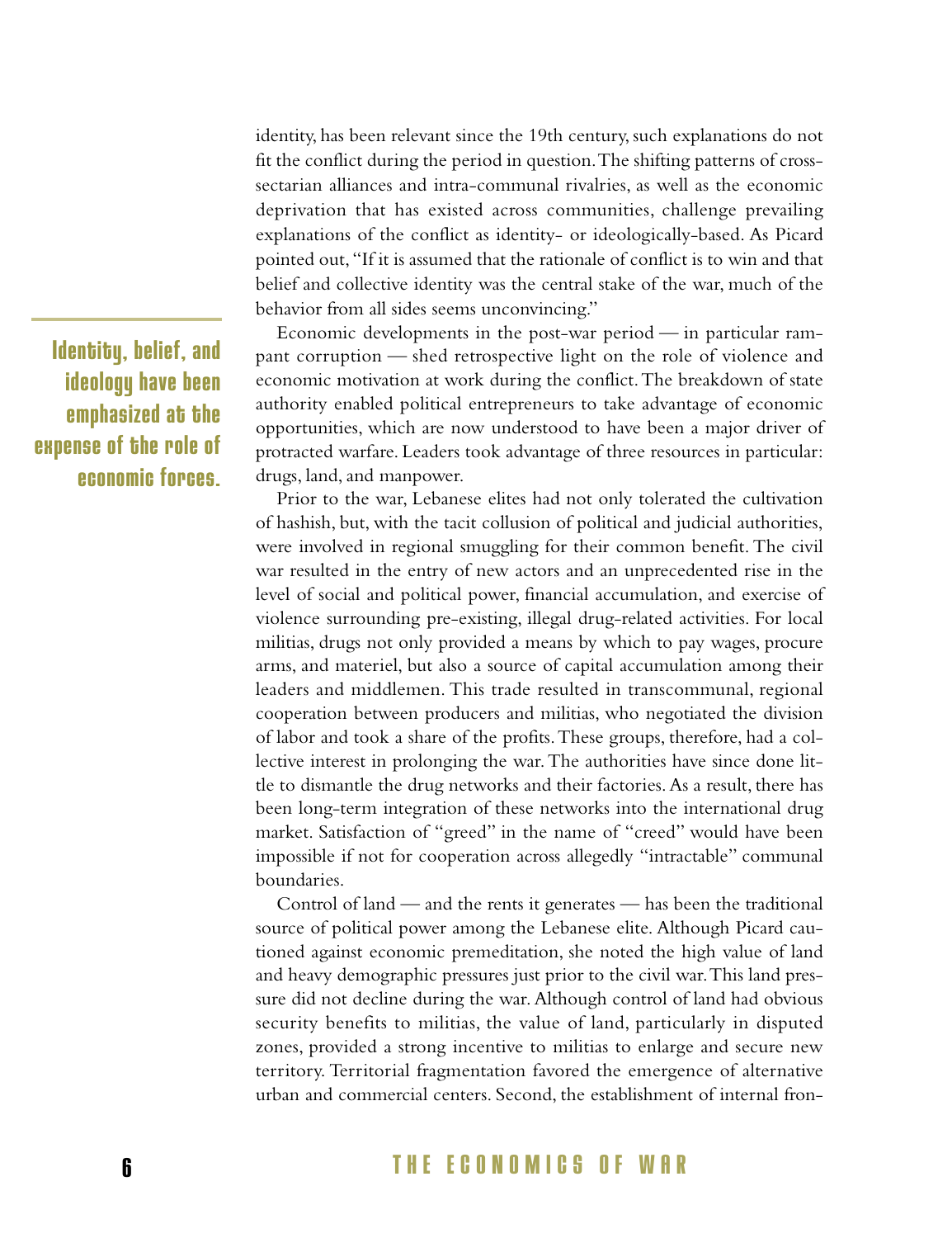tiers generated revenues through additional customs duties, the artificial creation of local shortages (and skyrocketing prices), and increased transportation fees. Third, strife between leaders was motivated more by competing interests than ideological or strategic contentions, although such factors were not insignificant. The war and resulting breakdown of laws related to property rights and regulation enabled these groups to take extreme measures including occupation and privatization.

Finally,manpower provided the real comparative economic advantage of the region, which was heavily reliant upon émigré remittances. Observation of the effects of war emigration supports both "greed" and "creed" theories in the case of Lebanon. On the one hand, the militias, the producers of economic insecurity and criminality, were able to tap into this source of revenue, which traditionally had been channeled through personal and family networks, and to guarantee emigrants access to their assets. On the other hand, the solidarity and material interests of the diaspora — and its mobilization around significant political events in Israel and Syria — provided the diaspora with significant influence over social processes at home.The diaspora parted (with a few exceptions) along sectarian lines, in accordance to the social division of the society as well as the communalist political system in Lebanon.

In conclusion, Picard argued that the war — and the license to use violence — presented new economic and political actors the opportunity to dominate social and political institutions through their control of drugs, land and manpower. Developing new ways to use public means for private ends, these actors shifted the economy of Lebanon from production to predation in order to quickly accumulate wealth and position before being integrated into the new state power elite. By subverting the rule of law, these groups were able to prolong the war and take advantage of the "structures of opportunities" offered by the Lebanese environment — the social institutions that traditionally connected economic strategies to identity groups.A new domestic balance of power was established, based not on intra-elite comprise and agreement but on crude power competition. Like the state, the market is distorted by networking and informal social practices. Under the prevailing conditions of intra-elite competition, strong and efficient state institutions cannot be (re)built.

### **DISCUSSANT**

**Kathleen Collins** of the University of Notre Dame noted several themes shared by Lebanon and Peru: the role of narcotics, regional involvement, and the role of identity and ethnicity. In the Peruvian case, economic,

### **THE ECONOMICS OF WAR 7**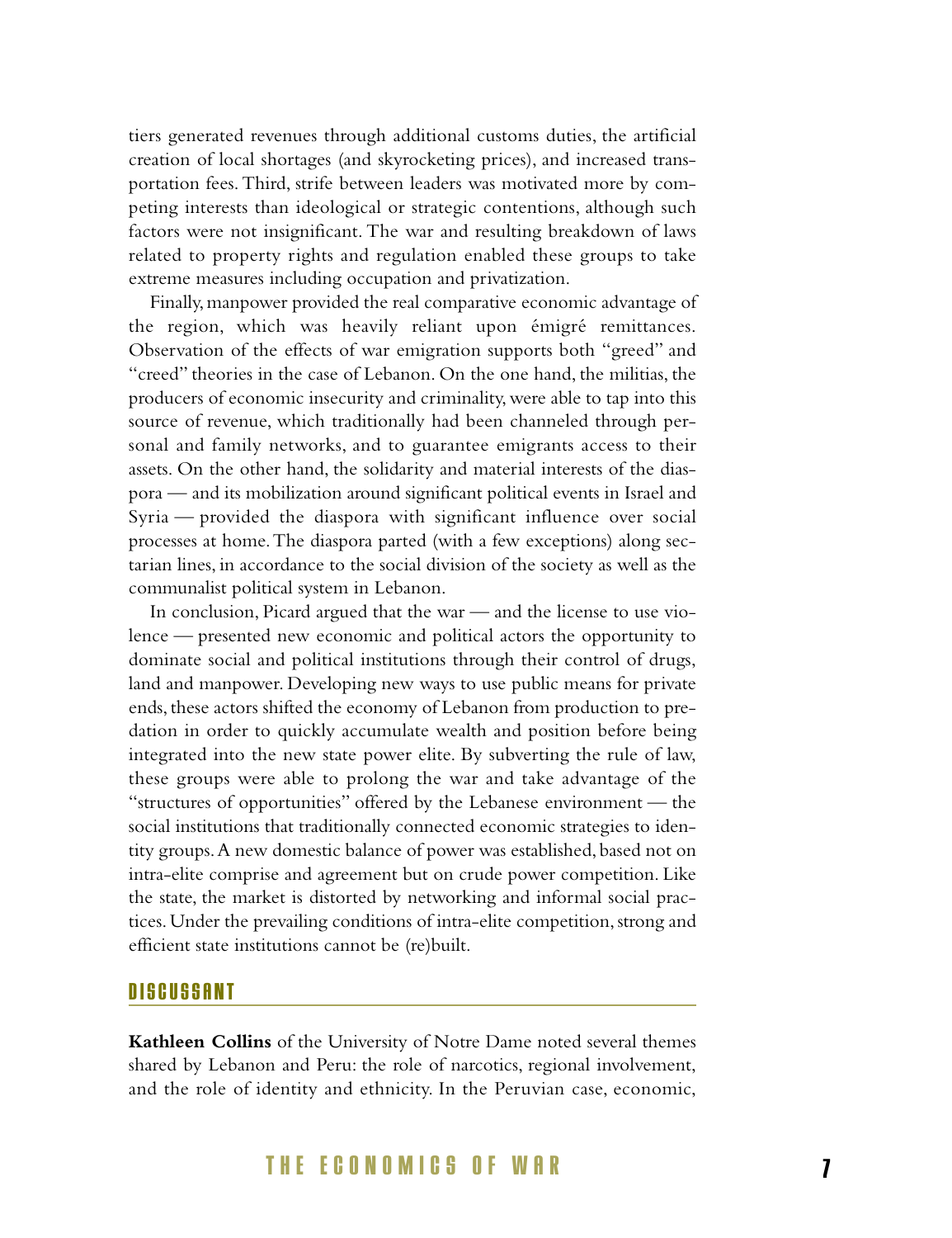social, and educational development was lacking in ethnic minority regions. In response to the lack of alternative livelihoods, coca production pushed into valleys where land, water, and weather favored it. The same deprivation that fueled coca production provided the Shining Path with its discourse.

However, the imposition of rules on and the repression of ethnic minorities, as Soberón stated, resulted in the communities taking up arms against the Shining Path. Despite the eventual defeat of the Shining Path, the Red Path faction aims to regain the support of the people, protect coca and impose harm on the state, although it has limited prospects.

In the case of Lebanon, Collins remarked that war broke out over creed — but creed and greed were articulated through political and social institutions. Lebanon's model of consensus democracy, based on sectarian balance, led to frustrations in the 1960-70s, but was not reformed. Thus, economic difficulties and other social problems were explained by leaders through the use of sectarian competition. Also, the United States and Syria pushed to end the war, but kept the balance of sectarian representation unaltered.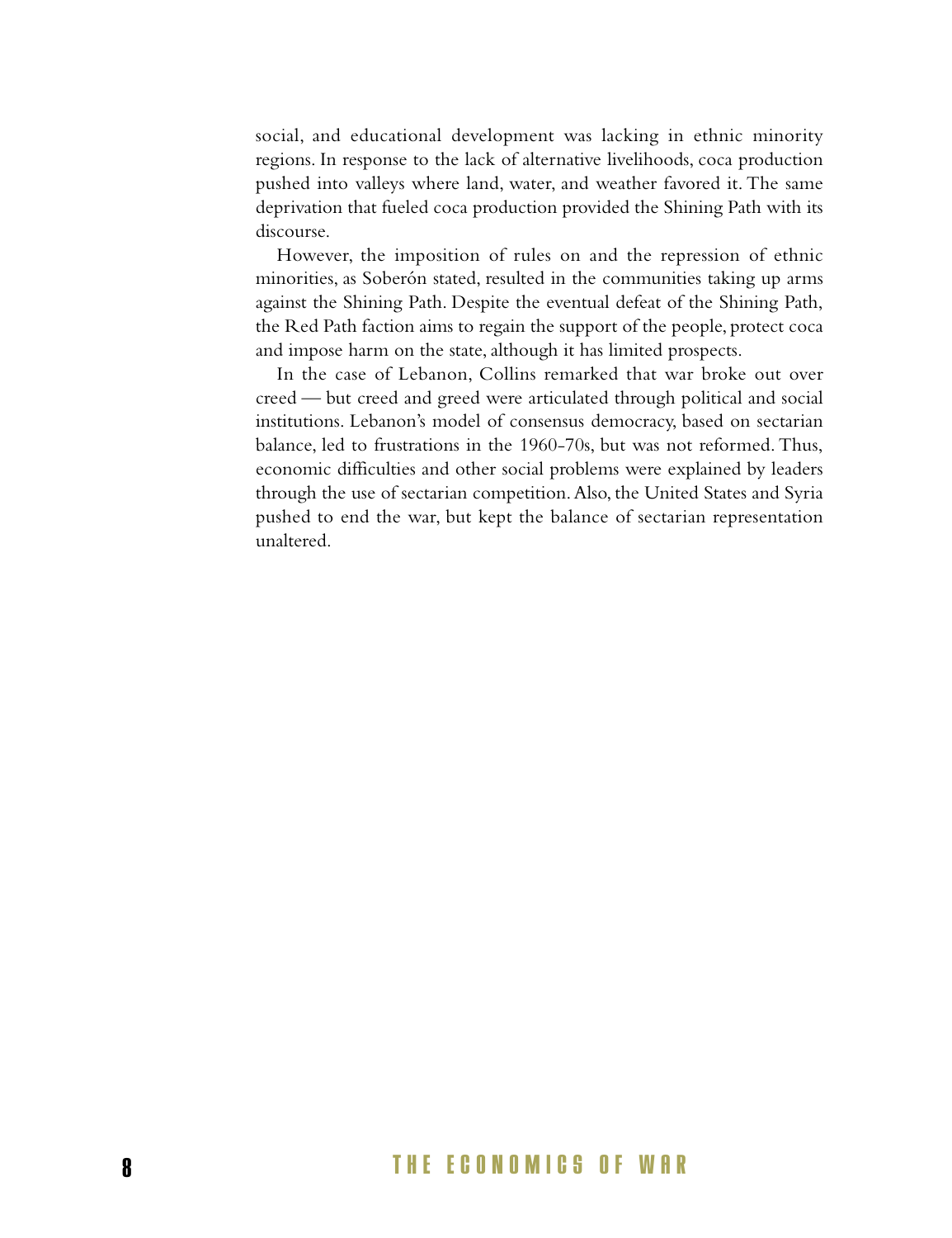## **STATE COLLAPSE: THE CASES OF AFGHANISTAN AND SIERRA LEONE**

### **AFGHANISTAN**

*This discussion preceded the most recent American bombing campaign and U.S. decisions to support armed opposition to the Taliban movement in Afghanistan in an effort to remove the Taliban from power. Subsequent news coverage and intelligence analysis has suggested that Afghan trading ties may extend well beyond Asia and the Middle East, and that the Taliban movement may be implicated in the illicit diamond trade that emanates from West Africa.The presentation on which the following summary is based did not address either the current American incursion or these newly publicized commercial relationships. It suggests, however, that the latest military, diplomatic, economic and political activities undertaken within Afghanistan and among its neighbors are very familiar, and that repeating old policies is not likely to resolve the myriad conflicts with which Afghanistan has been burdened.*

Afghanistan has experienced war for over twenty years. The nature of its conflicts has changed from internal civil conflict (1973-79) to an anti-Soviet insurgency backed by an international coalition led by the U.S. and the Islamic Conference (1979-1989), to post-Soviet, anti-Communist conflict backed by foreign powers (1989-1992), to pre-Taliban internal conflict (1992-1994), and finally, a return to internal conflict fueled in considerable and growing measure by outside forces (1994-present).Through this long period, it has also been a crossroads for almost every conflict and humanitarian disaster in a broader region that ranges from the Caucasus to Central Asia. Although profit-seeking has been primarily a phenomenon related to political and military survival, particularly among warring factions, there is no doubt that competition for resources — official and unofficial, licit and illicit — has influenced the ways that military and ideological groups have been able to forward their claims to authority and power.

**Paula Newberg** of the United Nations Foundation made three primary observations: first, the current civil conflict in Afghanistan can only be understood as an evolving intersection of both internal and external conflicts in Afghanistan and in the surrounding region; second, although the Taliban's control of the state and the economy has appeared limited in

### **THE ECONOMICS OF WAR 9**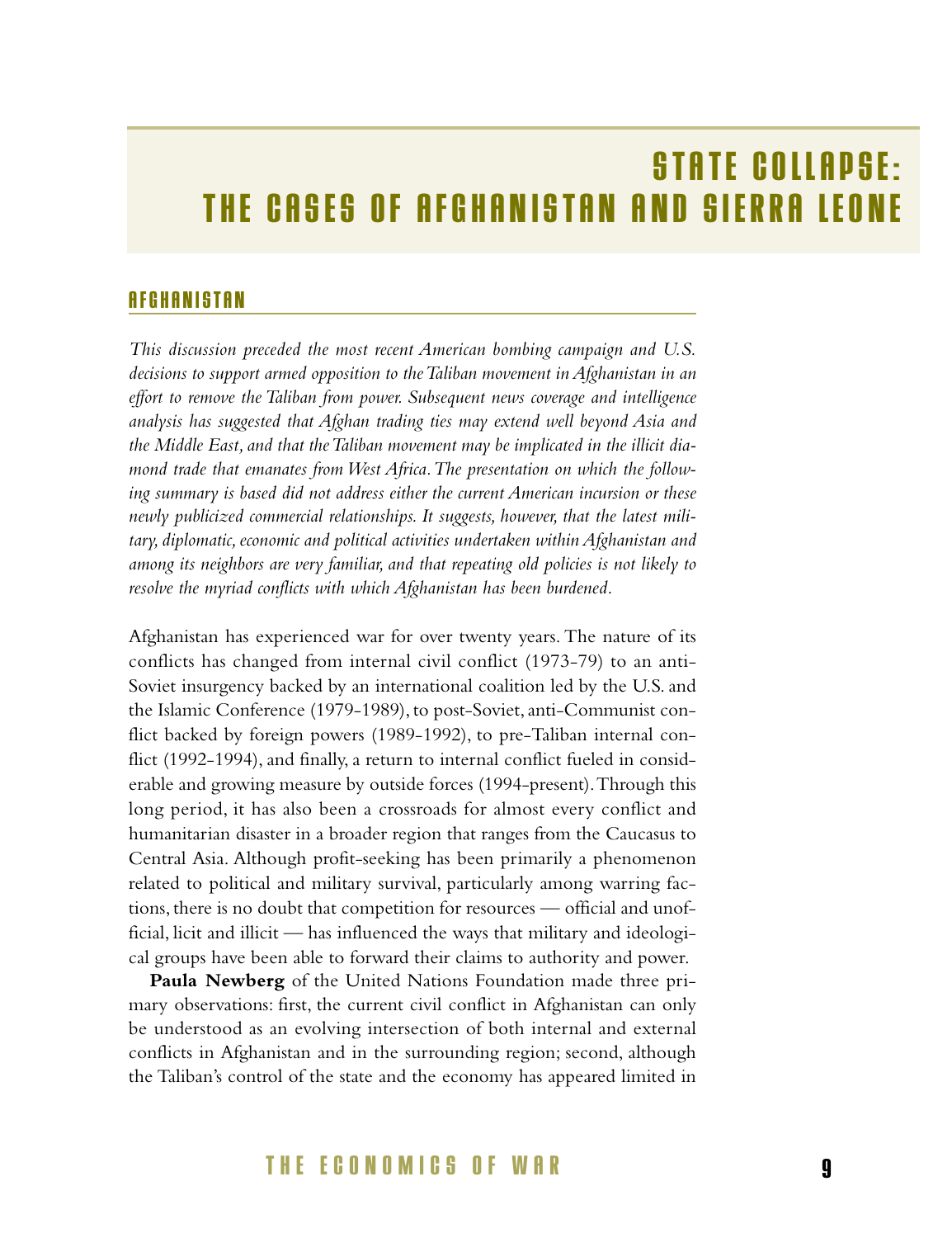formal terms, the corresponding disempowerment of Afghan citizens — a phenomenon that predates the ascendance of the Taliban movement, but that has been exacerbated during the past several years — has prolonged the war as significantly as actual fighting; and third, the conflict continues to function both as a proxy war — albeit relatively amorphous in scope for external powers, and as an interplay among domestic, regional, and international actors that continues to extend the duration of fighting beyond what simple ideological conflict would have allowed. Only by separating internal and external forces — analytically and practically — to ensure that the needs of Afghanistan are given primacy of place can peace be promoted. Newberg then outlined several factors characterizing the conflict:

#### **Relations between local and international forces.**

Afghanistan's wars have been, and continue to be, cross-border phenomena, and thus affect neighboring states and the international community. The anti-Soviet war not only spread conflict through the region, but also changed the way fighters, materiel, and capital were recruited and interlinked, and, thus, how alliances were established and supported. Conflict continues not only because some Afghans are willing to fight — for a variety of causes and under a variety of political umbrellas — but also because significant outside powers have yet to withdraw their support and work to end conflict.

#### **State failure.**

State failure has allowed continuing competition among rival groups for state control — in part along tribal, ethnic, and regional lines, and in part along lines that are international in origin, breadth and depth.The Afghan state has ceased to function as a formal, modern entity, either for its own administration and more important, on behalf of its citizens: the country's borders are highly penetrable, there is no national economy (even the war economy is highly localized), there are few if any ways to protect citizens and residents from the abuse of authority, and foreign policy remains an attribute of war, rather than vice-versa.

#### **Regional weaknesses.**

A failed state with highly permeable borders, and, by extension, connected informal regional economies, are both essential elements of regional political dynamics that have themselves changed markedly since the independence of central Asia's frontline states in 1991. Trans-border movements of populations, goods, and services, both formal and informal, combined with flows of men, materiel and money, have made Afghanistan the locus of

**Only by separating internal and external forces — analytically and practically — to ensure that the needs of Afghanistan are given primacy of place can peace be promoted.**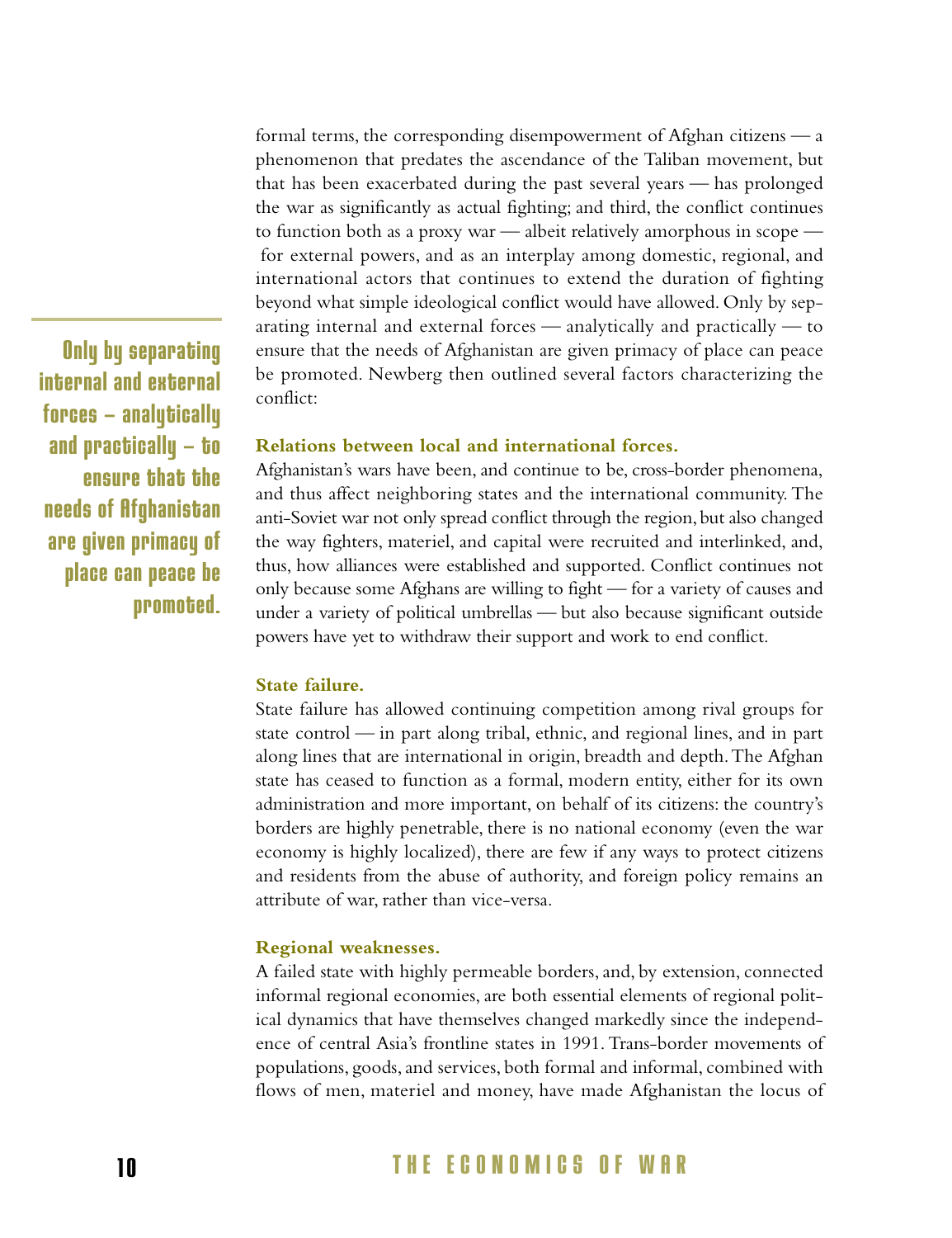concurrent large and small wars.These wars in turn have affected political transformations throughout the region, including evolving power and economic relations within and among central Asian states, and transnational phenomena including weapons and narcotics trafficking, ideological competition and terrorism.

#### **Conflict strategies.**

The conduct of national and international actors in Afghanistan's wars has blurred the distinction between legitimate and illegitimate forms of foreign intervention, as well as between licit and illicit traffic in fighters, weaponry and capital.The anti-Soviet war introduced a range of activities that skirted the boundaries of legitimate diplomacy and employed a wide range of economic tools undertaken by direct and indirect parties to these conflicts.The conflict can be seen as continuing local competition among rival domestic groups, as a struggle for primacy within the Taliban itself, as competition for external resources and political support, and as a continuation of supply and service activities that have remained intact through all the phases of conflict.

#### **Internal economics.**

During the 1980s, outside donors and *mujahidin* leaders regarded financing the war and financing Afghanistan as synonymous; the provision of humanitarian assistance was viewed as part of the war effort, designed as much to support fighters as to assist their families. Illicit means to support the war, especially the trade in arms and narcotics, may also have been prevalent, although they were rarely discussed at the time. The Taliban movement justified its first incursions into Afghanistan by pointing to the rapacity of warlords who tithed every economic transaction, further impoverishing those who were already poor; the movement also suggested that close relationships between aid providers and local commanders were corrupt and corrupting to the Afghan cause. By the mid-1990s, the national economy had all but collapsed. The Taliban movement has shown little interest in resurrecting a national economy except to the degree that these activities are included as part of the effort of waging, and winning, war; its opponents, loosely organized as the United Front, the Northern Alliance, or fluid groupings of other tribal and regional groups, have often acted similarly. Although the provision of international aid is the only sizeable, licit market existing today, cross-border, transit trade and — prior to a Taliban edict banning poppy cultivation — narcotics refining and trafficking have contributed considerably to the informal economy.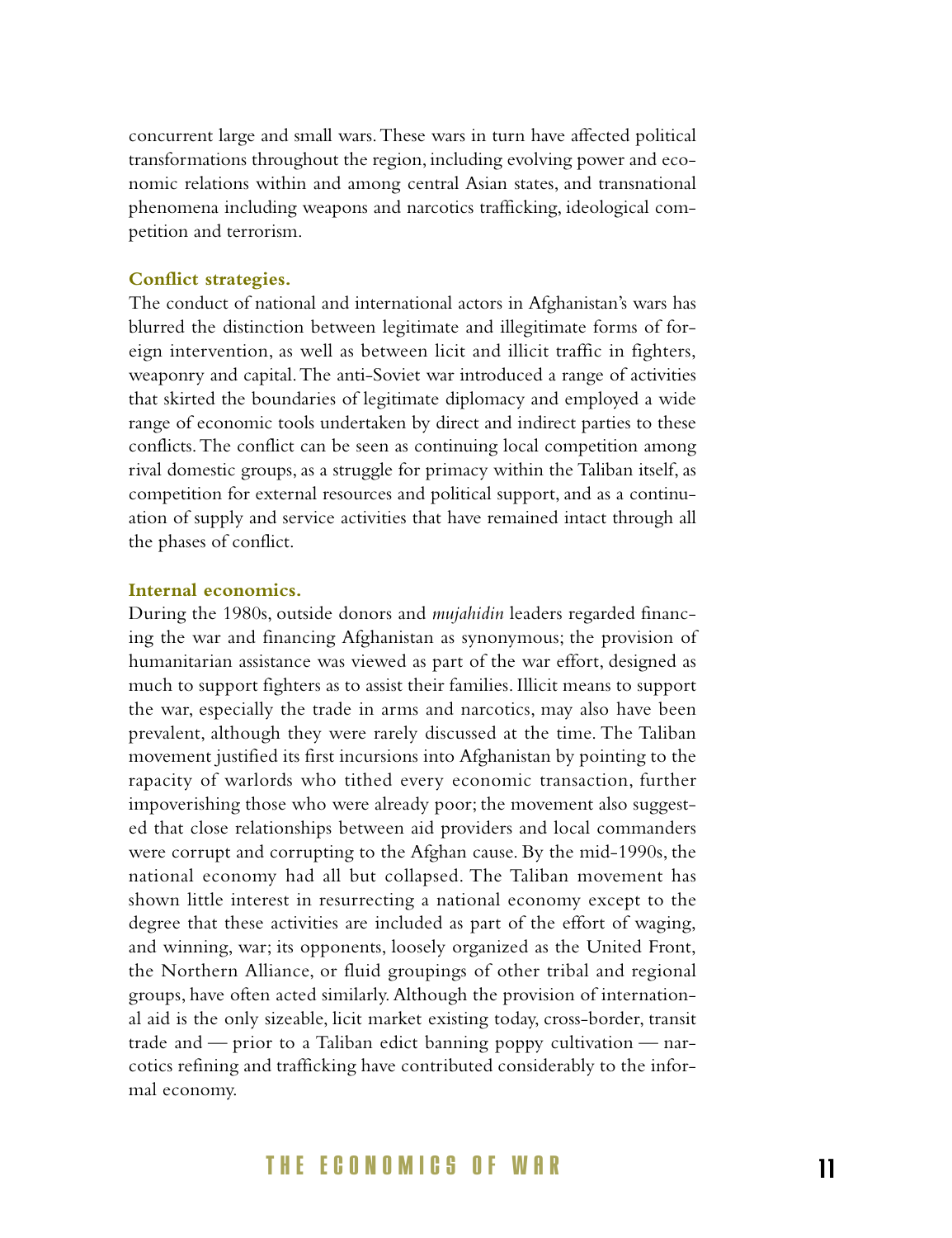#### **The political economy of humanitarian assistance.**

Humanitarian assistance has replaced the state as the only source of social assistance. However, the amount of international assistance to Afghanistan is a small fraction of what is needed simply to keep the country at a level of impoverishment that makes Afghanistan among the poorest countries in the world. The changing sensibilities of donors have been reflected in major changes in the content of aid programs — humanitarian aid has far outweighed development assistance, but the international community has vacillated, for example, in its support for refugees and for incentives for returnees. Nonetheless, the political impact of assistance — in particular, who receives what, and through whom — still outweighs its material influence.This has been an issue of great importance for the Taliban movement, which has tried to control aid and use its provision to validate its authority.

During the late 1990s, the international community increasingly conditioned assistance on action taken by the Taliban against narcotics. Within Afghanistan the provision of poppy seeds has been a seasonal substitute for credit and a means to conduct cross-border trade when other alternatives have failed. Although the link between narcotics and weapons procurement is clear, regional and outside countries have as of yet been unwilling to enforce an arms embargo. Moreover, the material significance of the Taliban's edict against growing poppies is not yet clear: the ban, which was enforced during a profound drought in poppy-producing areas, could be seen to have reflected the Taliban's increasing control over local production rather than a significant inroad into cross-border narcotics trade. But in Afghanistan, there is no single agenda, and at the same time that the Taliban were expecting international support for their cooperation on poppy control (during 2000) there were separate indications that the U.S. and a broad coalition were gearing up to support the Northern Alliance against the Taliban movement. If so, such moves would have tended to abet trafficking and conflict in the short-term, rather than reduce it.

#### **Conflict within neighboring states.**

As Afghan conflicts have persisted, so has the influence of Afghanistan on its neighbors.The foreign policies of south, southwest and central Asia many organized in response to economic weaknesses on all sides of Afghanistan's borders, as well as prospects for future market integration should peace break out — have been tied far more closely to Afghanistan than any one state would have desired. The weaknesses of Central Asian states has magnified the influence of Afghanistan's illicit economies, and at the same time, the fragmentation of the Afghan economy is both a cause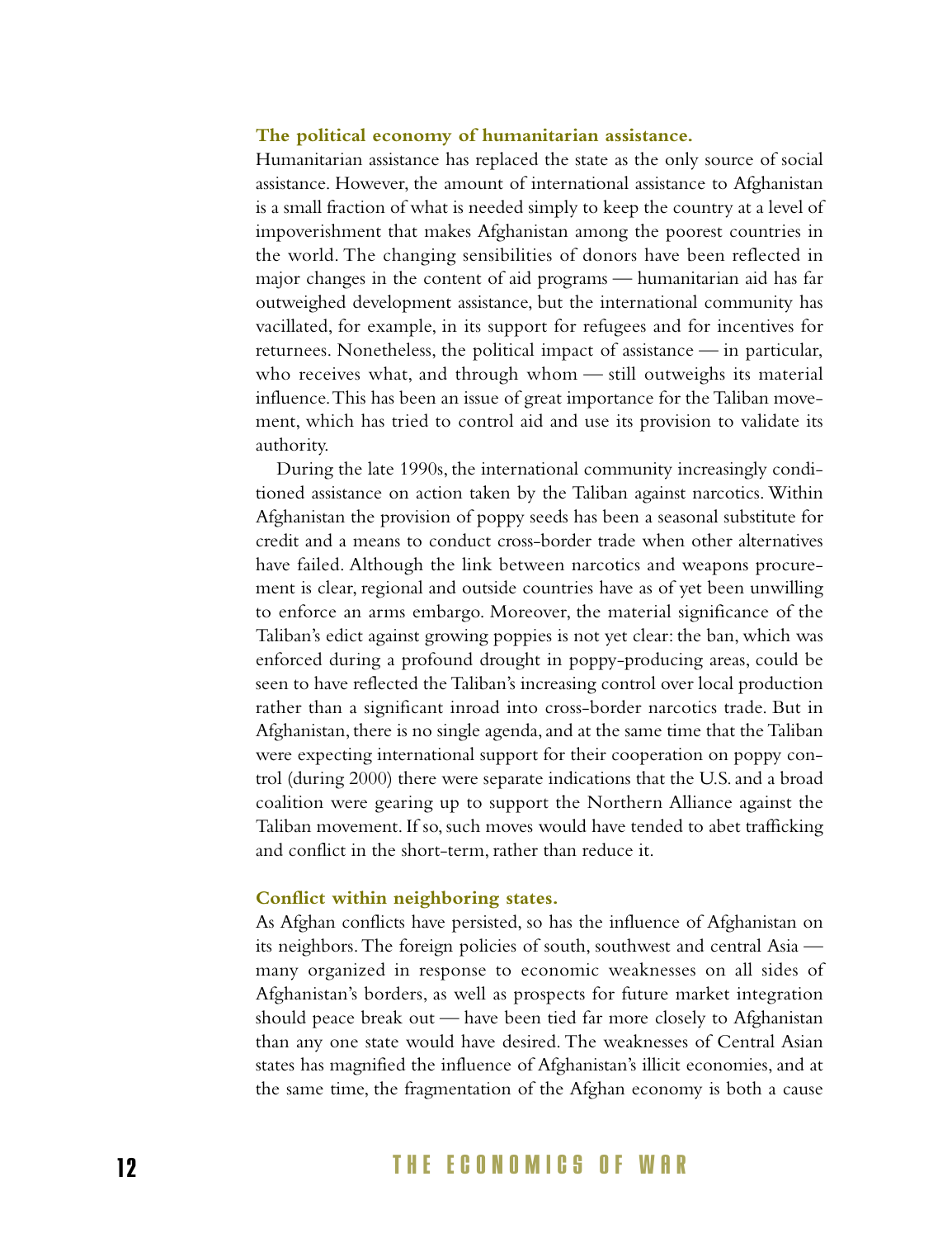and a consequence of multiple cross-border economies essential to the functioning of the region. Militarily and economically, Pakistan has been an essential player in Afghanistan's conflicts for the past twenty-five years; by now, the fates of both states — ideologically, strategically, economically and politically — are intimately connected.

#### **The diplomacy of war and peace.**

The only consistent attribute of Afghanistan's wars has been the articulated need for peace followed by energetic efforts that inevitably prolong war. Many regional relationships — as well as those with the Middle East, Russia and the West — are deeply economic in origin as well as effect: trade relations, refugee flows and internal migration, and deepening parallel economies. Arms and foreign fighters have spread from Afghanistan's conflict to other conflicts; although these are often viewed in the west as accompanying the transfer of Islamist ideology, they are in fact part of much broader shifts in the political economies of southwest and Central Asia that leave Afghans, and Afghanistan, as victims of globalization.

Attempts at peace, whether intra-Afghan or by regional powers directly or indirectly involved in the conflict, have consistently failed. Frustrated by the failure of traditional efforts to stimulate peace talks, formal discussions in the late 1990s turned to issues involving international terrorism and narcotics rather than peace — that is, to problems that affected the international economy more than ordinary Afghans.The interests of presumptive authorities, aspirants to power, and "non-state, non-war" actors have yet to coalesce around peace — not only for ideological reasons, but because the distribution of future wealth is still undecided. Thus, from a conflict that began, twenty-five years ago, between tribal elites sustained by cross-border networks, Afghanistan's war has returned full circle: issues of rural versus urban inequalities, insularity versus cosmopolitanism, extreme concentrations of limited capital and widespread poverty, and almost no popular participation in the state — all make Afghanistan look much like that of the period before 1973.

### **The Afghan state has ceased to function as a formal, modern entity: the country's borders are highly penetrable, there is no national economy, there are few if any ways to protect citizens and residents from the abuse of authority, and foreign policy remains an attribute of war.**

### **SIERRA LEONE**

In his presentation on Sierra Leone, **Jimmy Kandeh** of the University of Richmond questioned the role of greed as a root cause of the Revolutionary United Front's (RUF) insurgency in Sierra Leone. While greed may sustain and prolong conflict, Kandeh challenged the assertion that greed could trigger or instigate conflict. Instead, the forces of greed capitalize upon circumstances created by grievance, particularly when state

### **THE ECONOMICS OF WAR 1 3**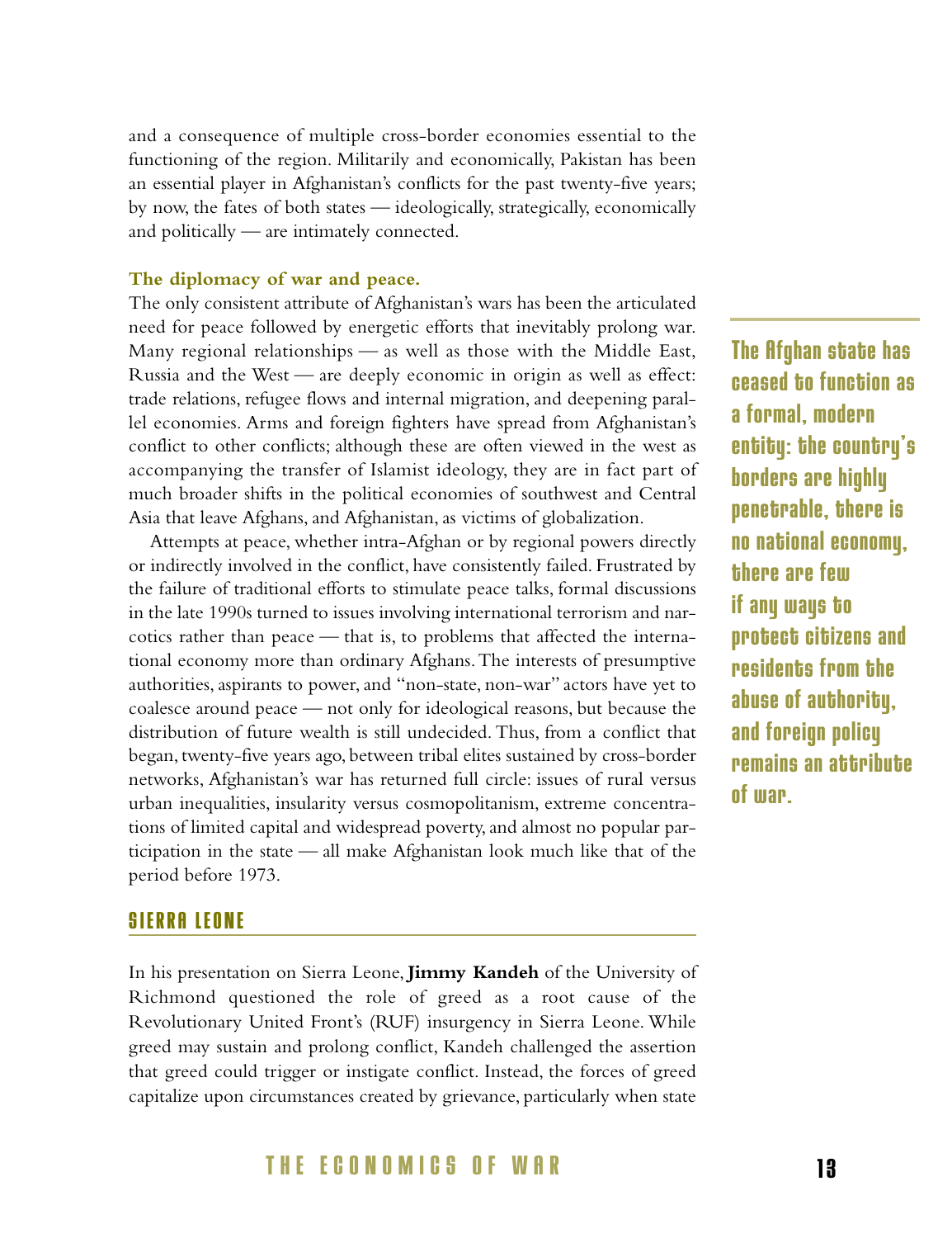control is fragmented or violence privatized. Removing the economic incentives that sustain rebellions without addressing the grievances that invite them, he said, is a recipe for protracted conflict and instability.

According to Kandeh, the proxies for greed employed in the World Bank's "Economics of Civil War, Crime and Violence" study — an economy dependent upon primary commodity exports, a large pool of unemployed young men (i.e., potential recruits to the cause of rebellion) and low levels of education (reducing the employment opportunities for young men thereby potentially increasing the attractiveness of joining a rebellion) — focus on motive rather than cause and are, in fact, better proxies for grievance than for greed. In the case of Sierra Leone, it was not the presence of diamonds, but the way in which they were managed and distributed that contributed to the outbreak of conflict — a lesson borne out by comparison to other, stable diamond producing states, such as Botswana and Namibia. Likewise the "youth crisis" in Sierra Leone occurred only *after* the state collapsed — thus, it is the state's ability to provide job and education opportunities for the young that matter. Lack of access creates deprivation, and may lead to crime — but these are borne of grievance, rather than greed.

This is not to discount the role of diamonds or a large pool of youth in the rebellion. As Kandeh stated, "It was the predatory accumulation of the political class that enfeebled institutions, devalued education, created a youth crisis, and unleashed a deadly conflict over the country's diamonds. Rather than diamonds and lumpen youths, the true cause of armed conflict in Sierra Leone is the untrammeled rapacity of its political class." In other words, greed generated grievances, which in turn provoked rebellion — at least, until criminality spread throughout the rebel organization's ranks.

vant to understanding the RUF insurrection. According to Kandeh, "ethnicity has never been part of the RUF's grievance narrative." All areas of the country and all ethnic groups were equally subjected to the atrocities committed by combatants. Unlike Liberia, rebellion was not an issue of *ethnic* exclusion, although there was an attempt by discredited elites to manipulate ethnicity as a means by which they might re-enter the political forum. *Political* exclusion and repression of both opposition elites and the general populace, on the other hand, was a crucial element of the rebellion. If elites and counter-elites were motivated by the desire to gain access to resources and political voice in a one-party state in which opposition was criminalized (a form of greed), students and peasants were motivated by need and social injustice. Both found recourse to the mounting corruption

As proxies for grievance, ethnic and religious hatred are the least rele-

**Removing the economic incentives that sustain rebellions without addressing the grievances that invite them is a recipe for protracted conflict and instability.**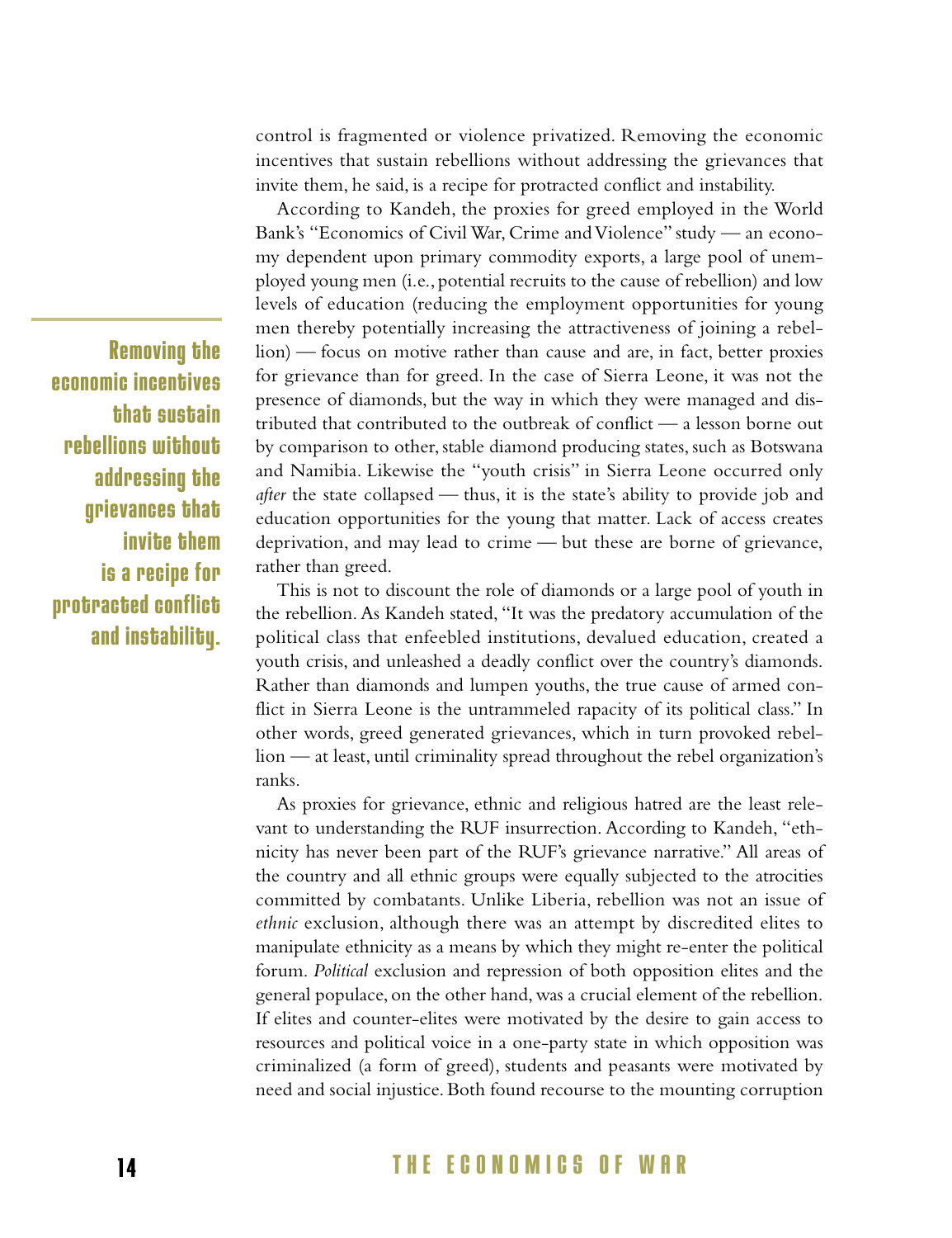and repression of the All People's Congress during the 1980s by joining the RUF. The state's monopolization of power had necessitated political change through extra-constitutional means.

The most significant source of grievance was government malfeasance and predatory accumulation, which peaked under President Momoh. Contraction of the state's capacity to allocate and extract natural resources, and a failure to protect and provide amenities to society, alienated the government from the populace. This reality had a particularly devastating impact on Sierra Leone's youth, who, denied access to education or viable employment, resorted to banditry and ultimately to rebellion. The National Provisional Ruling Council (NPRC) military government (1992-1996), which had promised quickly to end the corruption and redress the grievances that characterized Momoh's rule, was itself quickly corrupted by the lucrative international diamond trade in a process Kandeh termed "mercantile disintegration."The NPRC politicians thereby lost their legitimacy.

Addressing the role of the greed proxies within in the context of Sierra Leone, Kandeh first noted that the abundance of diamonds was not problematic during the height of that country's mineral economy but only *after* government predation had deprived the state of much needed revenue and "intensified the struggle for access to this prized resource among elites and subalterns alike." Thus, it was not the presence of diamonds which made Sierra Leone susceptible to violence, but government mismanagement and the social grievances that ensued. Likewise, it was not the number of youth, but the lack of anything for them to do which condemned Sierra Leone to violence. Kandeh noted that while grievance motivated recruitment to the RUF, once the movement had succumbed to plunder, the RUF relied on abduction for its manpower. Finally, he argued that as access to education does not guarantee the availability of work opportunities, an underemployed but highly educated population has, historically, been both more risky than an undereducated one, and more likely to bear grievances against the government.

Violence was a means to pursue both political and economic ends, and rebel leaders, patrons abroad, opportunistic politicians, businessmen, Civil Defence Force commanders, peace-keepers, and even humanitarian workers have benefited from the war. Given the profit to be made during the war and the threat of retribution after the war, it is therefore not surprising that these various interests perpetuated conflict.

As Kandeh noted, any political conflict can become criminal if its legitimacy dissolves. Removal of the economic incentives underpinning the war is crucial, but may be useless if the underlying grievances are not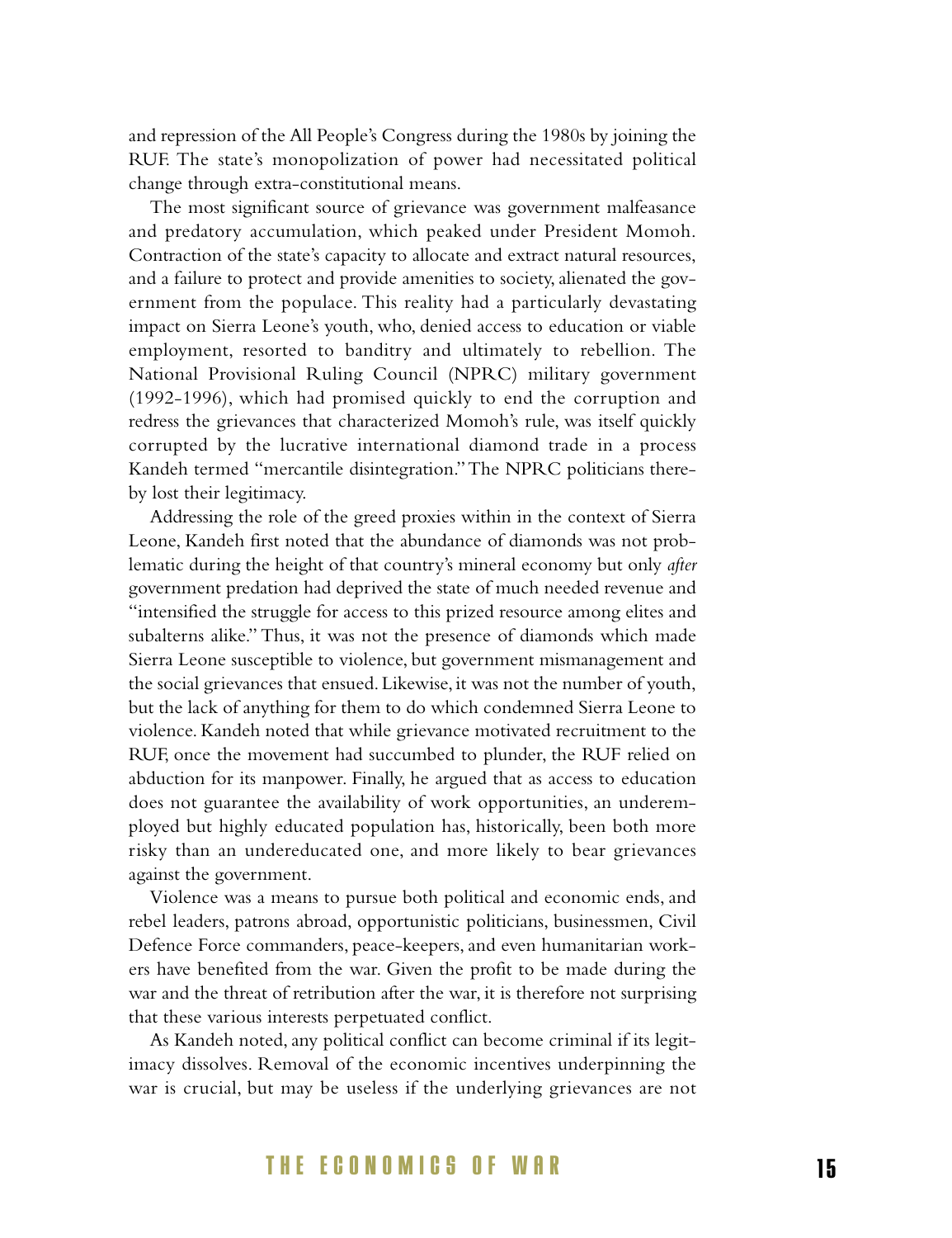addressed as well.Thus the failure of diamond sanctions and disarmament to address these grievances suggests that the current peace may in fact be a mere lull in the conflict, rather than its end.

#### **DISCUSSANT**

**Eric Schwartz** of the U.S. Institute of Peace noted that much of Jimmy Kandeh's presentation challenged Paul Collier's assertion that the determinants of civil conflict are economic in general, and greed-based in particular (an argument more fully addressed in Collier's own presentation summarized below). Kandeh provides a forceful argument that in Sierra Leone, those who initially challenged the All People's Congress (APC) government were not motivated by competition over resources. Although Kandeh did not discount the importance of diamonds or the youth factor in the conflict, he reasoned that it was malfeasance and greed on the part of the APC government that were responsible for creating a grievance-based rebellion, rather than the economic incentives of those who initiated the insurgency.

Addressing Collier's approach, Schwartz questioned whether the prevalence of young males in society and level of education are, in fact, perfect proxies for greed on the part of rebels.After all,he noted,a higher number of such young males might also correlate to the potential for mass-based and grievance-based protest activity. Likewise, the distinction between greedbased rebel activity and grievance-based rebel activity is not always clear-cut. Schwartz asserted that rebel activity is almost always about the competition for power and influence. And, as the Collier research suggests, potential wealth in society may make escalation of conflict into full-scale civil war more likely. But conflict — and competition for resources — can be about both political grievance *and* greed. Even if one accepts Collier's overall conclusion that it is economics, rather than politics, which generally correlates with civil conflict, the general correlation does not necessarily apply in every case. And Collier himself acknowledges that non-economic factors, such as poverty and economic decline, can increase the risks of civil war.

Finally — and most importantly — Collier's policy prescriptions for addressing the economic factors of conflict also include action on grievance-based factors. Nonetheless, Schwartz noted that elements of Collier's argument are compelling, "and the international efforts to address how the war in Sierra Leone is fueled economically reflect a new and welcome appreciation of those factors."

Ultimately, both sets of analyses, and, more importantly, the resulting policy prescriptions that emanate from each, may not be so different from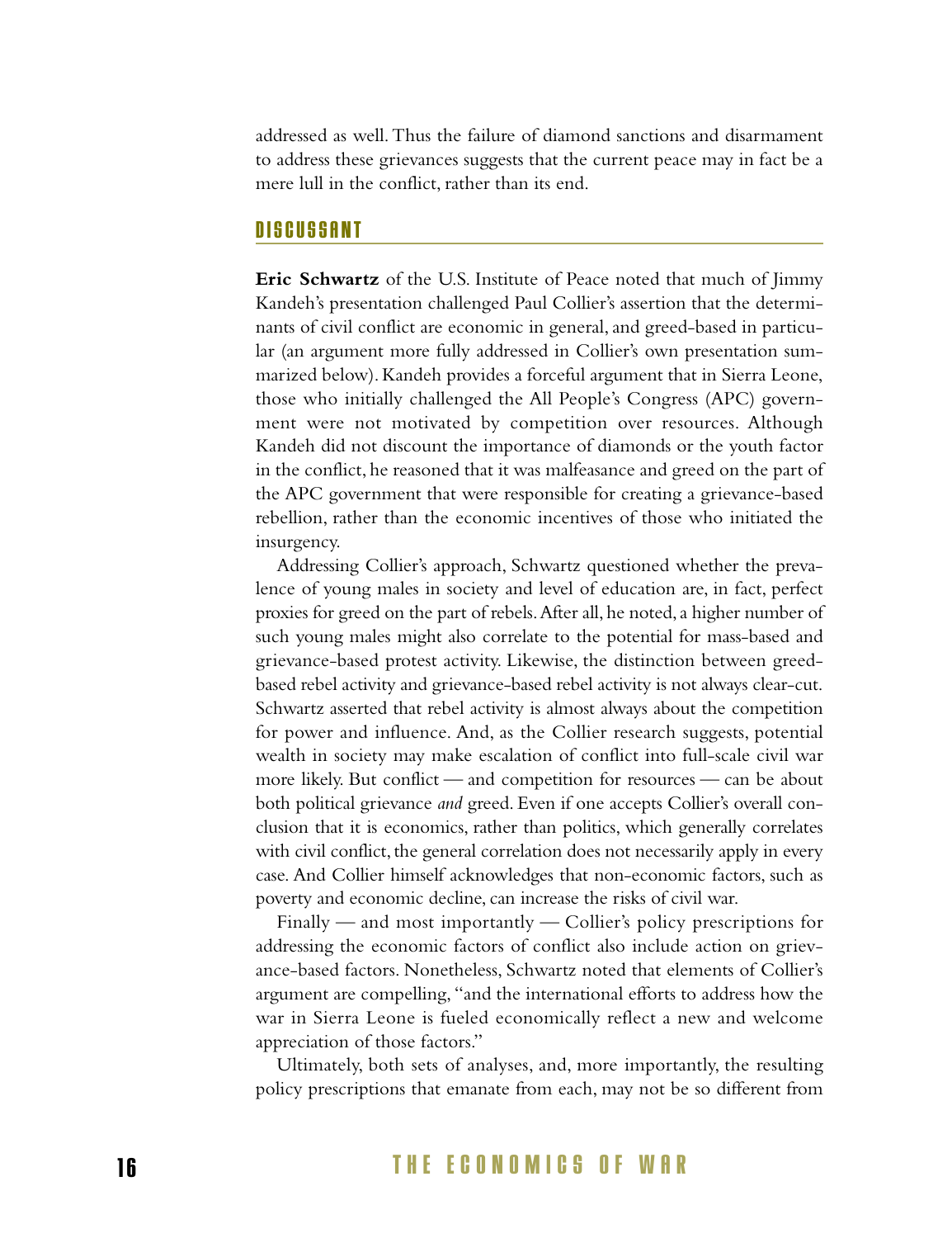one another. Although Kandeh rejected Collier's proposition about the causes of civil conflict, he did acknowledge the significant role that greed and economics play. In fact, Kandeh would likely support Collier's policy recommendations to limit the impact of those criminal elements who are fueling the conflict largely for economic ends. According to Schwartz, Collier's prescriptions included: 1) support legitimate governance, 2) diversify national economies, 3) provide development assistance, 4) increase market competitiveness, 5) make civil society a stakeholder in peace accords, whose terms could be maintained with the assistance of external guarantors; 6) promote democratic rights, and 7) assist with a range of legal and financial reforms designed to weaken the hold of criminal elements.

In the case of Afghanistan, it was unclear to Schwartz whether economic factors played a role similar to that in Sierra Leone. Newberg's written presentation states that "The rationale for polices that continue war are often voiced in geostrategic language… but many of these relationships are deeply economic in origin.Trade relations, the flow of millions of refugees and migrants, parallel economies, black markets and corruptions of many sizes and shapes — all are determinants of a regional black hole that everyone calls Afghanistan."Thus while an economic dynamic to the conflict in Afghanistan is implied, the nature of this dynamic is unclear. Schwartz suggested several lines of inquiry which might clarify the issue, including: an examination of the role that competition over economic resources plays in Afghanistan's internal strife; the extent to which this role is separate and distinct from the regional politics; and, finally, within the region, the role control over economic resources plays in the competition for political influence.

**Conflict — and competition for resources — can be about both political grievance and greed.**

### **THE ECONOMICS OF WAR 1 7**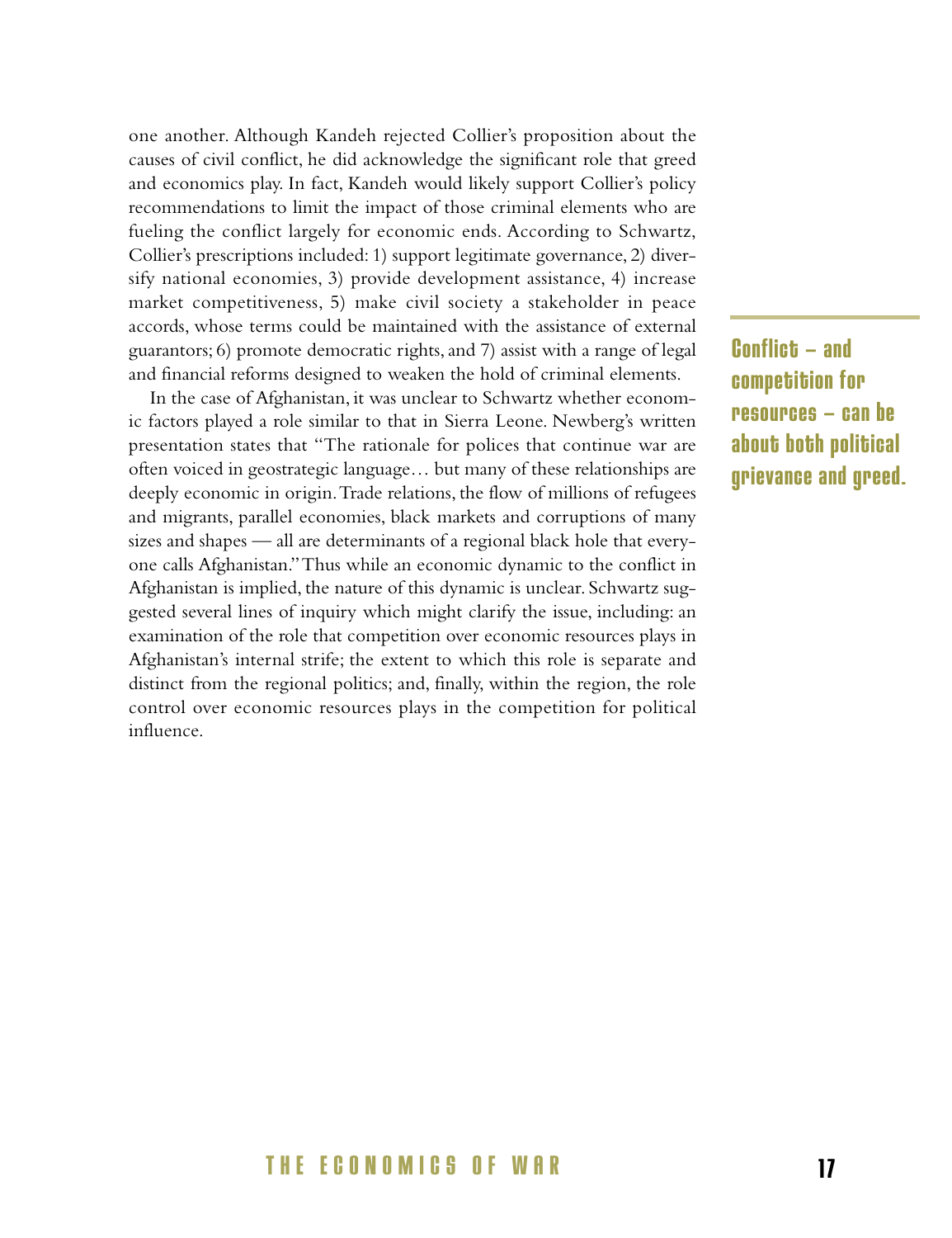## **IDEOLOGICAL AND RESOURCE CONFLICTS: THE CASES OF COLOMBIA AND ANGOLA**

### **ANGOLA**

The long-standing civil war in Angola has evolved through several stages. It began as a war of liberation from Portugal by the MPLA (*Movimento Popular de Libertação de Angola*), FNLA (*Frente Nacional de Libertação de Angola*), and UNITA (*União Nacionale para a Independência Total de Angola*) following the fall of the Salazar government in 1975; following independence, the armies of liberation turned against each other, as the FNLA and UNITA, backed by regional and international assistance, challenged the MPLA government. Ideology determined their external support as ostensible Cold War proxies, but domestic support for the groups had a strong basis in regional and ethnic identity. Despite (or because of) outside intervention (South African) and international backing, the war reached a stalemate in which the MPLA controlled the urban centers, the coast, and off-shore and Cabinda province oil reserves, while control of much of the interior, including the majority of alluvial diamond fields and to a lesser extent trade in timber, gold, and wildlife, rested with UNITA. Although these local resources began to take on economic importance, it was not until after the end of the Cold War and the loss of international backing that they became critical to the war.While international attention turned towards peace-making — resulting in several U.N. peacekeeping missions, Angola was unable to sustain peace; both the 1991 Bicesse and the subsequent 1994 Lusaka Peace Accords collapsed. UNITA transformed control of the diamond areas into a secure source of revenue and materiel, in contravention of U.N.-imposed sanctions. Meanwhile the MPLA government, despite a transition from single-party rule to nominal multi-party democracy, became increasingly corrupted by oil rents and disengaged from the provision of social services, allowing international aid to fill the void.

According to **Philippe Le Billon** of the University of Oxford, the Angolan war in the 1990s can be described as principally a fight between delegitimated ruling groups sustained by politically unaccountable resource revenues. The image of oil-financed MPLA versus diamondfinanced UNITA is simplistic, yet relatively accurate, as these resources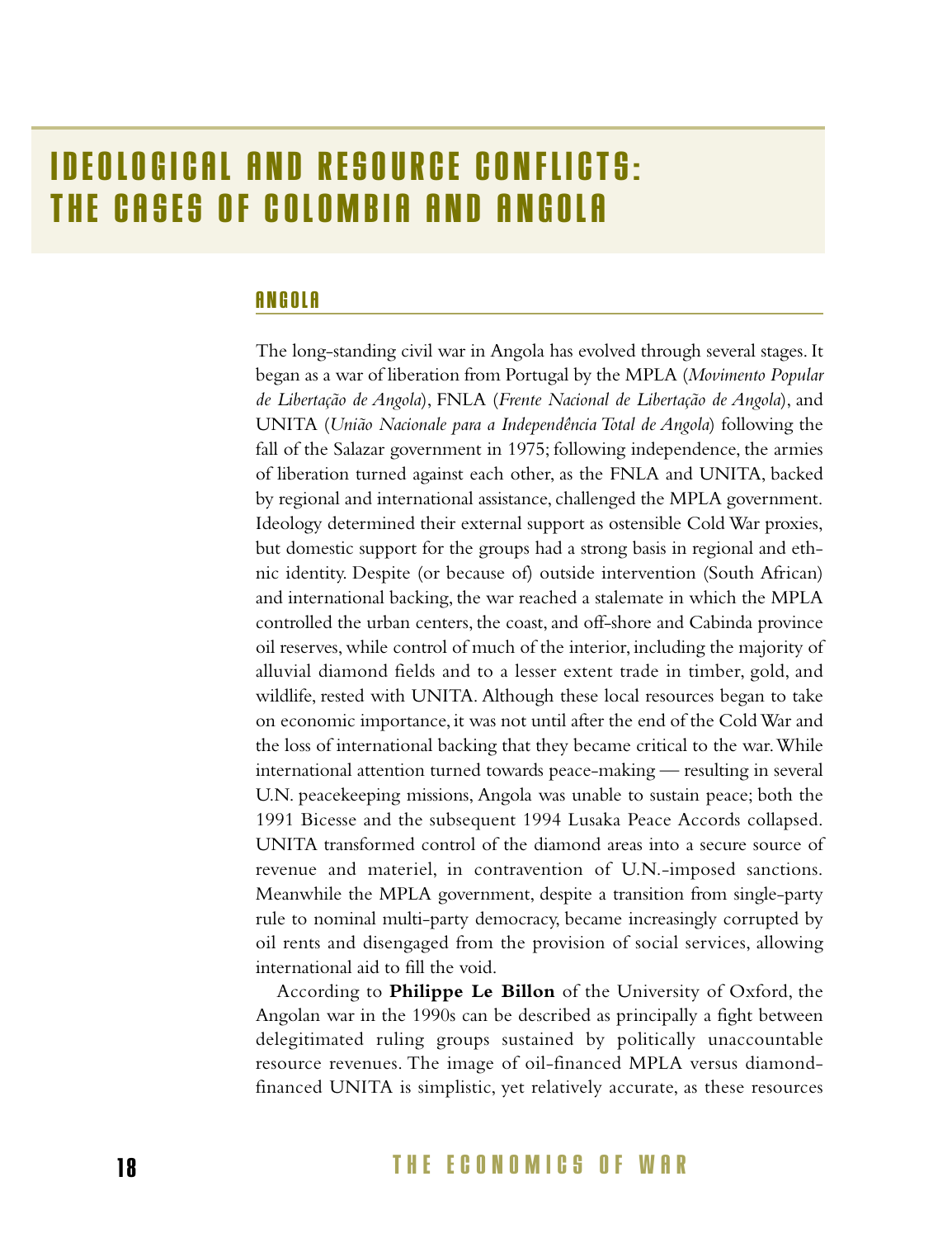have become an integral part of the belligerents' violent drive for power and the ensuing security dilemma. Not only did the availability of large mineral revenues raise the stakes of a battle for state control, but they gave both UNITA and MPLA the means to sustain a threatening arms race, rather than promoting political negotiations. Beside the warmongering stand of the political elite, and that of UNITA's leader, Jonas Savimbi, in particular, opportunism sustained a political economy of war and neglect. The war has provided opportunities for collusion and self-enrichment for elites and combatants alike, at the expense of the population.

The Luanda based oligarchy of political and business elites and their families have colluded to extract private rents from oil revenues and an economy dominated by imports. Government military expenditures allocated from the public budget, oil-collateral short-term commercial loans, and signature bonuses from foreign companies for oil concessions not only served security interests but provide significant opportunities for corruption. Reforms on budgetary transparency and monetary policy required by international financial institutions and civil society organizations have been long resisted, and remain dependent on low oil prices, constraining the room for maneuver of the government.The drive for liberalization has been in large part hijacked by the ruling elite, in particular the privatization of large agricultural estates; leading to land conflicts. While UNITA was initially able to capitalize on the grievances of the general population, their brutal predation and the atrocities they have committed against civilians has severely eroded their legitimacy.

Diamond extraction and trade was facilitated by agreements between UNITA and MPLA military officers and officials, in some cases allegedly agreeing to exploit opposite banks of the same river. Many within the international community likewise viewed UNITA's control of diamonds (1992 to 2000 diamond production is estimated at U.S.\$3 to 4 billion) as a necessary counter-balance to the MPLA's control over oil revenue (an average of \$2.5 billion per year). UNITA sought partnerships with international mining corporations as well as the Government of Zaire to exploit and thus increase its revenue from diamond areas under their control. Although UNITA retains access to mining sites and smuggling networks, as well as an important stockpile of diamonds, U.N. sanctions, the depletion of existing mines, and a series of successful government offensives have severely impaired its military capability since 1999. UNITA has, therefore, been limited to guerrilla warfare, and largely relies for its supplies on the predation of local populations and trade. Despite the existence, since 1998, of a U.N. sanctions regime on UNITA diamonds, the appointment in 1999 of a U.N. Panel of Experts to investigate sanctions-busting, and a diamond **The Angolan war in the 1990s can be described as principally a fight between delegitimated ruling groups sustained by politically unaccountable resource revenues.** 

### **THE ECONOMICS OF WAR 1 9**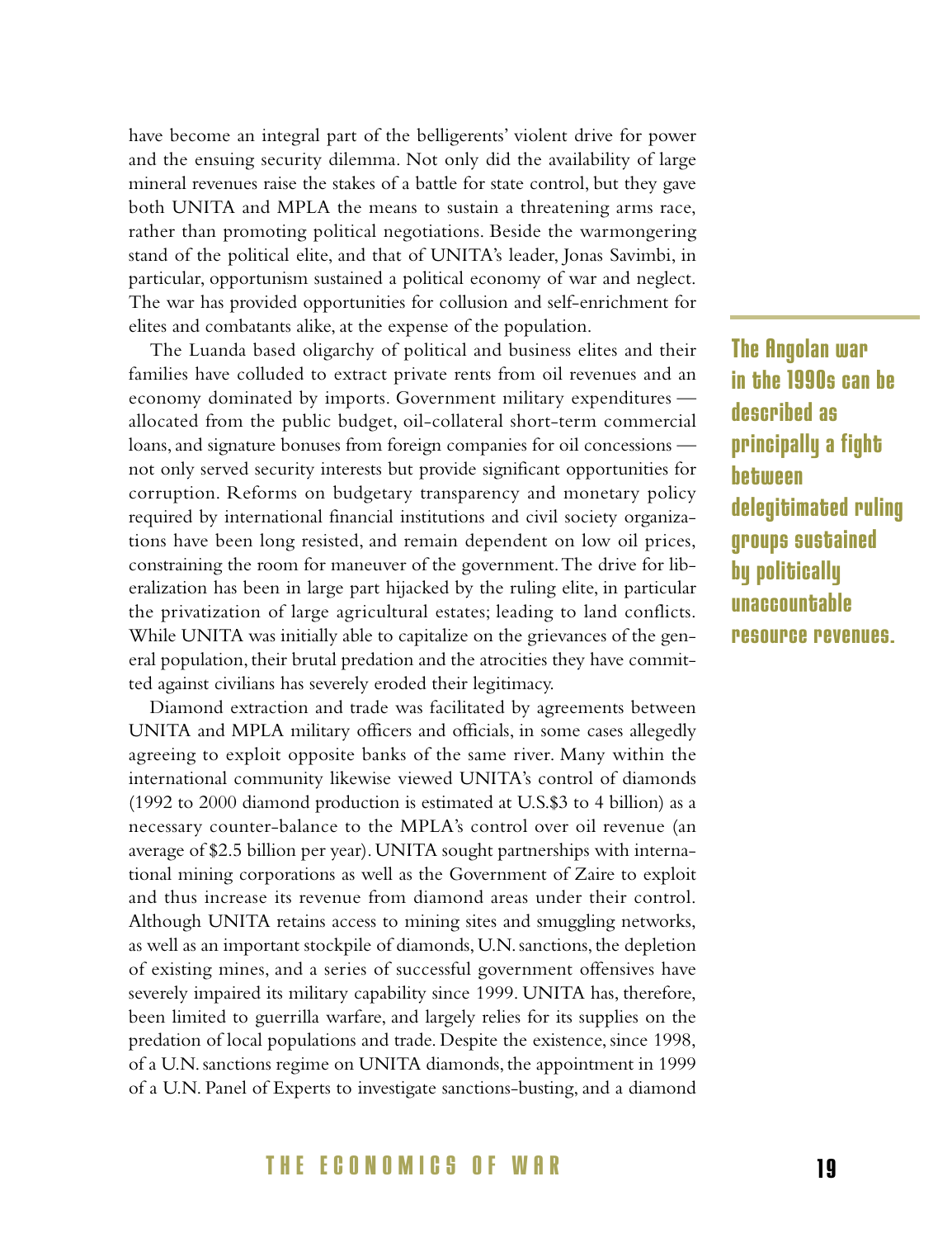certification scheme associated with a new marketing monopoly, UNITA is believed to continue to profit from diamonds.

Resources continue to play an important role in sustaining the war and rewarding the economic opportunism of the MPLA and UNITA, while weakening the ability of international institutions as well as political and civil society organizations to push an agenda of peace. For both sides, the role of brokers in getting natural resources to market is crucial and presents a possible avenue of influence.The Angolan conflict likewise demonstrates the need to include resource management and fiscal reform in peace processes, a major lacuna of past peace accords. In particular, resource revenues should have been channeled through an internationally supervised escrow account to prevent rearmament by belligerents. Both domestic and international political institutions, as well as private corporations, have a role to play in this regard. Such an approach requires a comprehensive framework of mutual engagement, without which the mineral wealth of Angola and that of similar countries will remain a key resource and motivation for rival elite groups to sustain or bid for state control in a violent and self-interested manner.

### **COLOMBIA**

The Colombian conflict has continued for fifty-five years,making it one of the longest civil wars of the 20th century. According to **Marc Chernick** of Georgetown University, it is also a war fueled decisively by grievance. The "greed theory" has some relevance to the conflict, but it is not a useful guide to where violence is likely to occur, nor does it explain why Colombia was peaceful between 1902-1946 — a time when the coffee sector expanded dramatically — and why primary commodity windfalls elsewhere in the region throughout the 20th century — the copper boom in Chile or the oil boom in Ecuador for example — did not lead to guerrilla movements and armed conflict.

According to Chernick, most analyses of Colombia fail to address the conflict in its entirety.They ignore the continuity of conflict and its various transformations. Ideologies and actors have changed, so too have theories of analysis. In the 1940s-50s, the conflict was based on the political rivalry between the two elite-dominated, multi-class parties, the Liberals and Conservatives, each with ancillary guerrilla movements and paramilitary organizations. In the 1960s-70s, the conflict was transformed into a classbased guerrilla insurgency that took up arms (or continued in arms) against a state now controlled by the elite leadership of the two traditional parties. In the 1980s-90s, the war was transformed once again into a multi-polar conflict with left-wing guerrillas, right-wing paramilitaries and the state each contesting control of territories and populations throughout the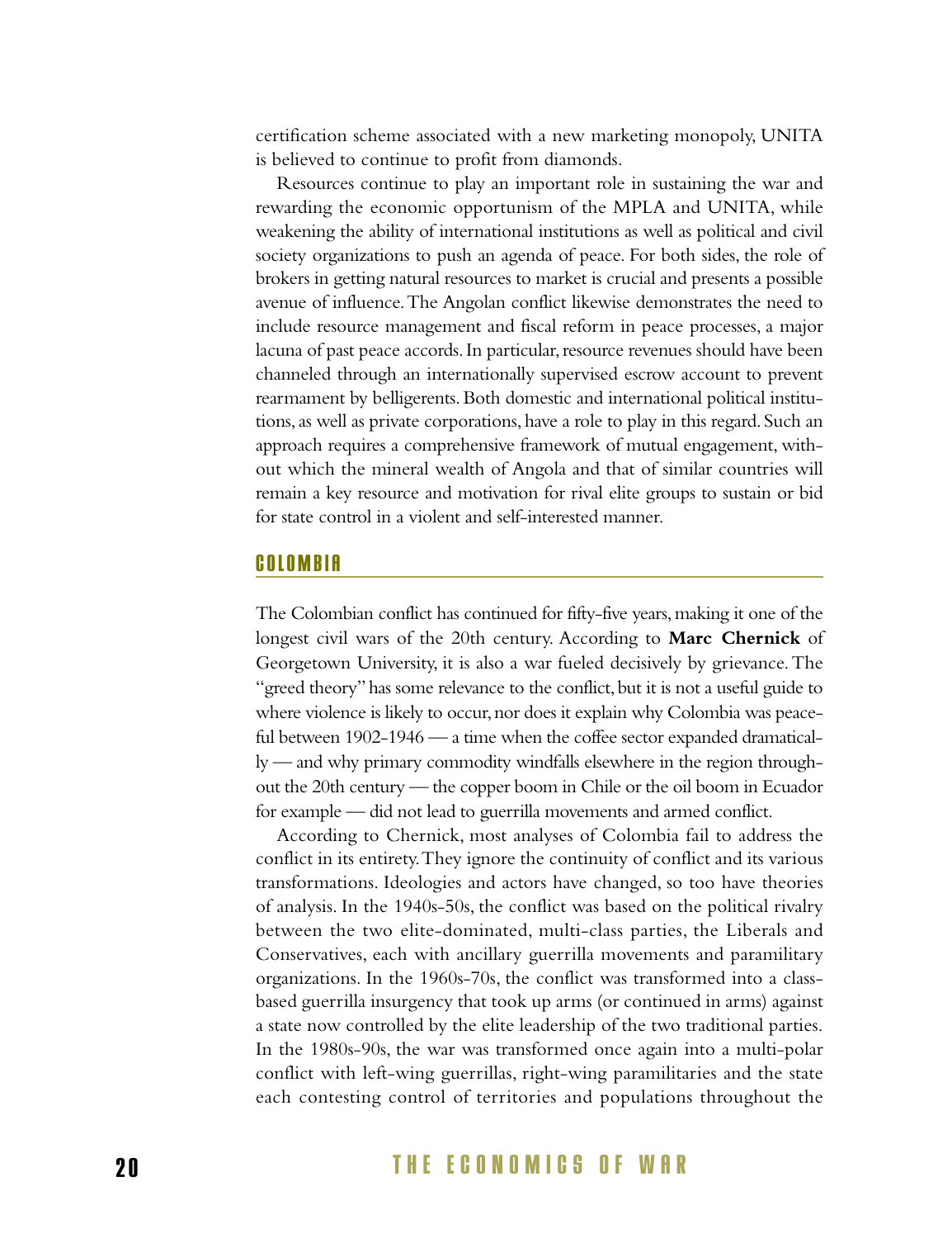country.The most recent manifestation of the conflict has led to escalated and accelerated bouts of bloodletting approaching levels of violence not seen since the 1940s-50s, when over 200,000 people perished.

Chernick stressed that throughout the long decades of conflict, certain types of rural areas have generated most of the violence despite the different actors and their nationally-articulated grievances, suggesting that social and structural conditions at the local level have been the primary motor of the conflict. During each phase of the conflict, fighting has been based in coffee producing zones in the Andean areas as well as in "colonization zones" on the Atlantic cost or the eastern plains producing export commodities like coca, bananas, and petroleum. These are all zones with little or no state presence and are characterized by the presence of illegal armed groups or by state forces that are unconstrained by the rule of law or conventions of war.A least superficially, he noted, one could argue for a correlation between economics and violence based on these factors. However, further examination leads to other conclusions. First, violence does not correlate with the poorest areas of the country. Rather, violence is correlated with areas featuring a high concentration of land and wealth. In fact, Colombia has one of the greatest disparities of wealth and land concentration of any country — a trend that has worsened in the past fifteen years.

Land concentration in contemporary Colombia resembles patterns of 19th century Latin American ownership, as the country never underwent a major land reform. Likewise, the state has limited presence in many rural areas, particularly in colonization zones. In these areas, multiple forms of illegal coercive authority have emerged, including those connected with the military, state proxies, paramilitaries and armed rebel groups. Finally, there are limited possibilities for recourse to justice for many people, while human rights and civil liberties violations are rampant.

Drug trafficking emerged late in the Colombia conflict and is not the primary source of violence. In fact, Chernick noted, the conflict today is still significantly less violent — measured in deaths per year — than during the 1940s-50s. Nonetheless, he cautioned, drug trafficking has transformed the violence and fuels it. During the 1960s-70s, guerrilla groups were more reliant on ties to outside actors, but as these links have disappeared, dependence on illicit activity increased.These resources have been used to finance the war, rather than serve as merely profit-seeking activity. Kidnapping, extortion and taxation of coca and banana producers, cattle ranchers, and oil companies have provided reliable sources of income for the guerrillas to maintain the insurgency. During the 1980s, drug traffickers laundered profits by purchasing approximately 5-6 million hectares of land in northern Colombia. In so doing, they propelled a counter-agrarian

**Violence does not correlate with the poorest areas of the country. Rather, violence is correlated with areas featuring a high concentration of land and wealth.**

### **THE ECONOMICS OF WAR 2 1**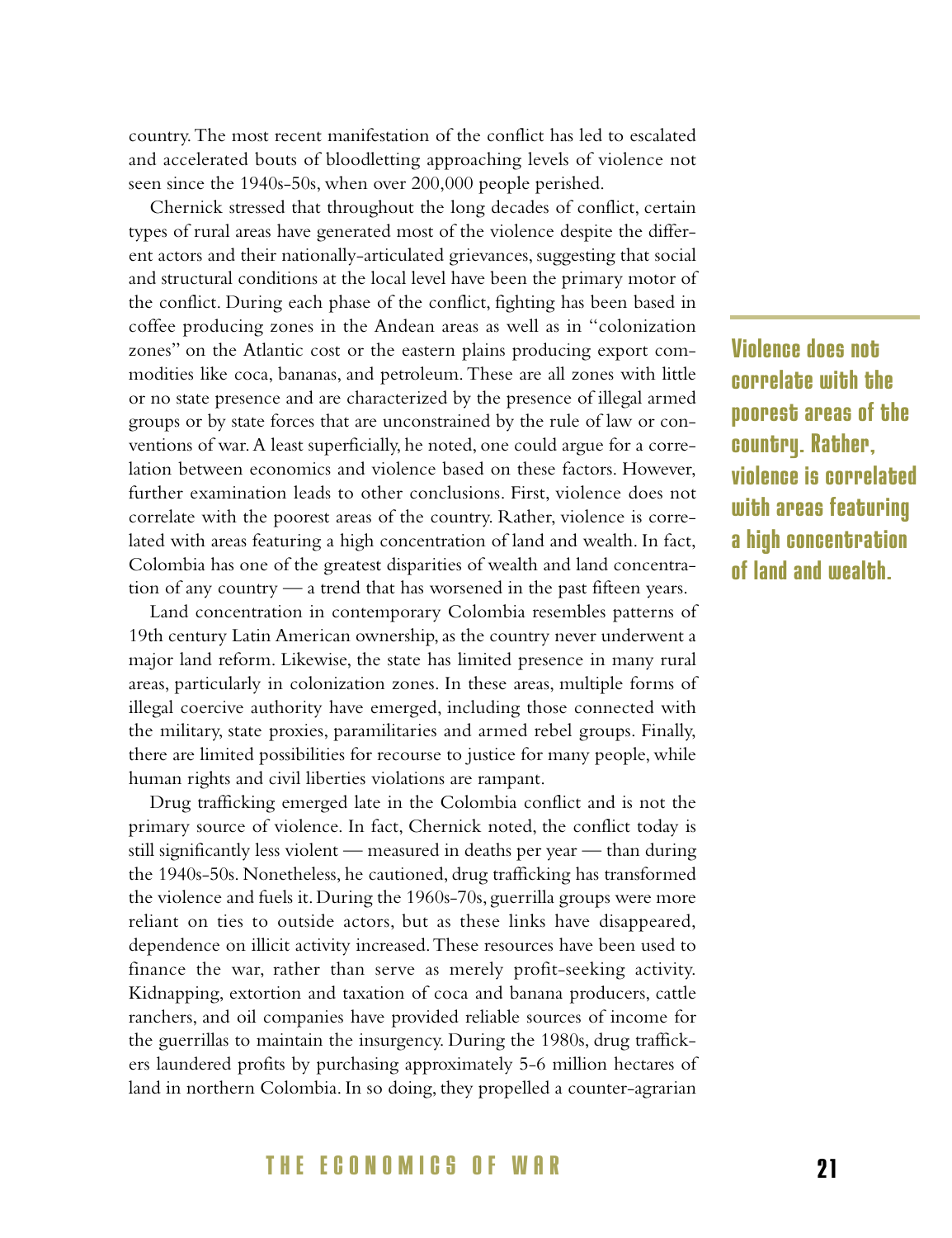reform and a further concentration of land and wealth, displacing hundreds of thousands of poor peasants. Guerrilla activity in these areas led to the emergence of a third set of actors — paramilitaries. The United Self-Defense Groups of Colombia (AUC) were created and financed by landowning elites and drug lords to counter the guerrillas, with the tacit backing of the government and the military.

Paramilitaries have since become directly involved the drug trade, financing their own armies and becoming major traffickers in their own right. According to Chernick, they may now be beyond the point of control. In the last two years, there are zones where the "greed theory" seems more relevant and the dynamic of elite self-enrichment is changing the nature of the conflict as the paramilitaries begin to challenge the guerrillas for control of disputed coca-producing regions and encroach upon those areas traditionally under the control of the rebel groups.

The existence of a three-way stalemate makes resolution of the conflict difficult, particularly as none of the sides appears yet to be "hurting." Diverting more money into the armed forces is not going to change this. Rather, any resolution of the conflict would require an extension of state control throughout national territory, by negotiated agreement, not by force.Although Plan Colombia was originally intended to do this, its military component has since dominated that of mediation. If the paramilitaries are not included in some manner in a final settlement, they are likely to act as spoilers to any resolution. At the same time, however, they are evolving into criminal syndicates at such a rapid pace that securing their participation may already be impossible. Further militarization of the conflict and a continued focus on narcotics will likely strengthen the paramilitaries and move them further away from the direction of peace.

### **DISCUSSANT**

According to **Terry Karl** of Stanford University, natural resources are in and of themselves value neutral. They may be a stabilizer, reinforcing economic growth, equality, and democracy, or, conversely, a destabilizer, promoting corruption and disengagement of the government. As her own work has underscored, what is important is how well institutions manage and distribute the benefits of resource exploitation.When natural resources are funneled into repressive, illegal or especially weak institutions, the extralegal behavior they encourage on the part of governments can provide the necessary catalysts for conflict, especially when accompanied by deprivation, inequality, or deterioration of existing living situations. All resources do not have the same effects. The type of resource involved will affect the

**What is important is how well institutions manage and distribute the benefits of resource exploitation. When natural resources are funneled into repressive, illegal or especially weak institutions, the extralegal behavior they encourage on the part of governments can provide the necessary catalysts for conflict.**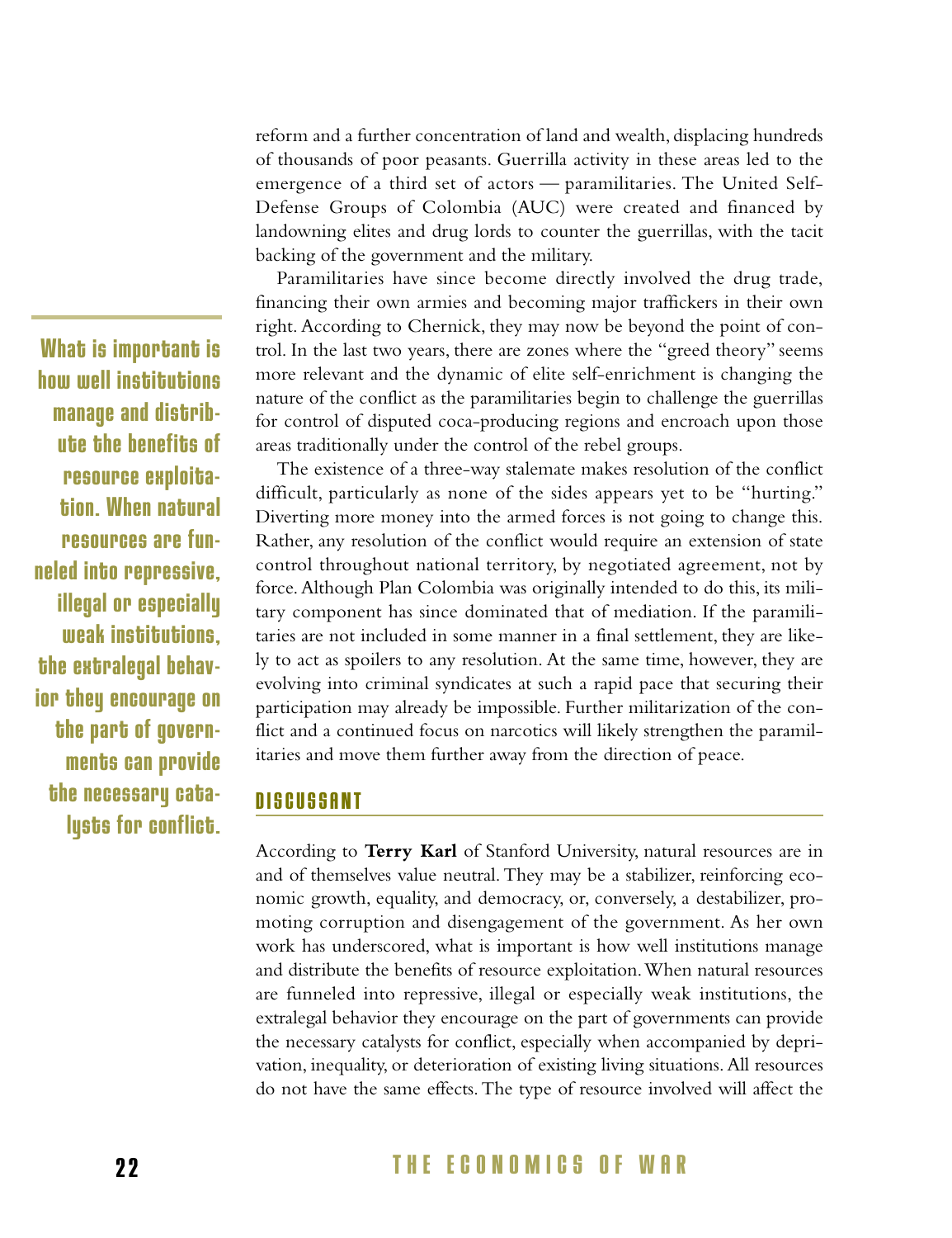ability of combatants to access international networks of production and exchange and the ability of policy makers to control these revenue flows.

Angola and Colombia both have large resource endowments and extreme deprivation. Karl emphasized the role of grievances (whether due to the legacy of colonization, continuing repression, or lack of land reform), but she noted that the greed factor is also relevant. In examining the origin of both grievance and greed, she stressed the need to look at the behavior of previous actors, including that of colonizers and private sector actors that refused to distribute key assets in ways that benefit the wider population. Thus, unlike the greed and grievance argument advanced by Collier, she also emphasized the greed of former elites and how this begets grievances, and how the causes of these grievances remain relevant to the present. In both cases, violence existed prior to international attention, but was invisible to the international community, as it did not have direct ramifications for international interests.

Its current visibility does not mean that these conflicts grew solely from natural resources, but their control and utilization was key to the creation of grievances that led to war. Furthermore, the wealth of these countries subsequently makes settlement more difficult.Thus, the greed argument is important in explaining the sustainability of war and the creation of vicious cycles of conflict. Once started, wars are perpetuated by social problems, arms production and distribution, young men without opportunity to attend school or to work, and distribution networks associated with the exploitation of natural resources and humanitarian aid. This cycle degrades existing good governance, creates a culture of violence which is hard to break, and transforms peace settlements into opportunities for rampant criminality.

In order to "unlayer" cycles of war and violence, Karl proposed several steps: First, processes of reconciliation, accountability and amnesty must involve not only elites, but be extended to the wider population in all areas of the country. Second, both the supply and demand of lootable resources must be reduced; in the case of narcotics, this would require not only eradication and interdiction, but might even involve legalization. Where oil is concerned, exportation may need to be halted until conflicts are resolved. These are not easy policy decisions, and they involve decisions in the advanced industrialized countries, not just the countries at war, especially demand reduction efforts.

Finally, Karl commented that the responsibility for reducing the incentives for violence, e.g., by limiting access to resources, must be accepted by the international community as a whole, while individual national governments must take responsibility for determining the shape of any such agreement, as well as of their own resource management strategies.

### **THE ECONOMICS OF WAR 2 3**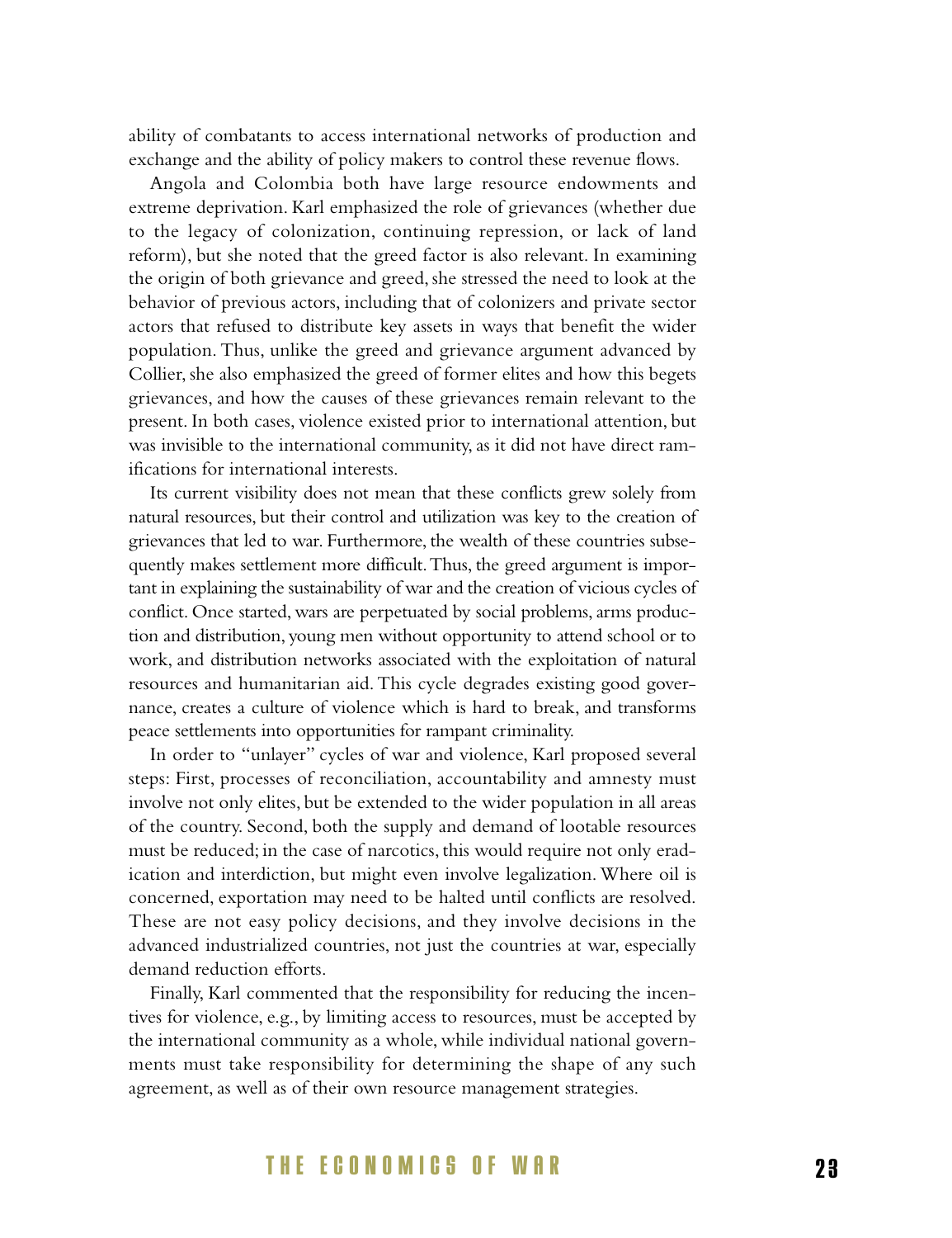## **SEPARATIST CONFLICTS: EURASIA AND THE DEMOCRATIC REPUBLIC OF THE CONGO**

### **EURASIA**

**The absence of fighting, but the continuation of a technically still unresolved conflict means that a portion of the state is functionally outside of its administration.** 

In his introduction, **Charles King** of Georgetown University noted that the conflicts in Eurasia are unlike other cases presented at the conference. He cited several reasons. First, with the exception of Chechnya, the other conflicts being considered — Transnistria, or the Dnestr Moldovan republic (Moldova), Nagorno-Karabakh (Azerbaijan), and South Ossetia and Abkhazia (Georgia) — were waged during the mid-1990s and have since ended. Second, the goal of these wars was not to gain control of the central government, but to establish separate states in minority homelands. Third, the conflicts were comparatively short, lasting 4 to 5 years, and with few casualties relative to conflicts elsewhere.As King noted, the combined casualty rate for all post-communist conflicts including those of the Balkans, the Caucasus and Central Asia were less than that of the Angolan civil war.

The common view of these conflicts as being "stalled" or "frozen" is, according to King, fundamentally wrong; it overlooks important statebuilding processes that have accompanied the conflicts. Since the fighting has stopped,Transnistria, Nagorno-Karabakh, South Ossetia and Abkhazia have in fact developed into functioning states — some have issued their own passports, all have separate currency regimes, run national education systems, hold elections (though not internationally monitored), and, in some cases, have armies more robust than those of their respective host states. These unrecognized states not only cooperate with each other, but have recognized each other diplomatically. Moreover, these states often function better than the recognized states to which they officially still belong. Peace implementation is, therefore, rather like trying to integrate two entirely separate entities, rather than to reunite an entity. Consequently, negotiations on reintegration have led nowhere.

These wars did, however, have a clear economic dimension and the entities that emerged from them do have a clear economic interest in maintaining their separateness. By doing so, they can monopolize important economic resources within their territory. For example, Abkhazia exports hazelnuts and scrap metal, Transnistria possesses a thriving steel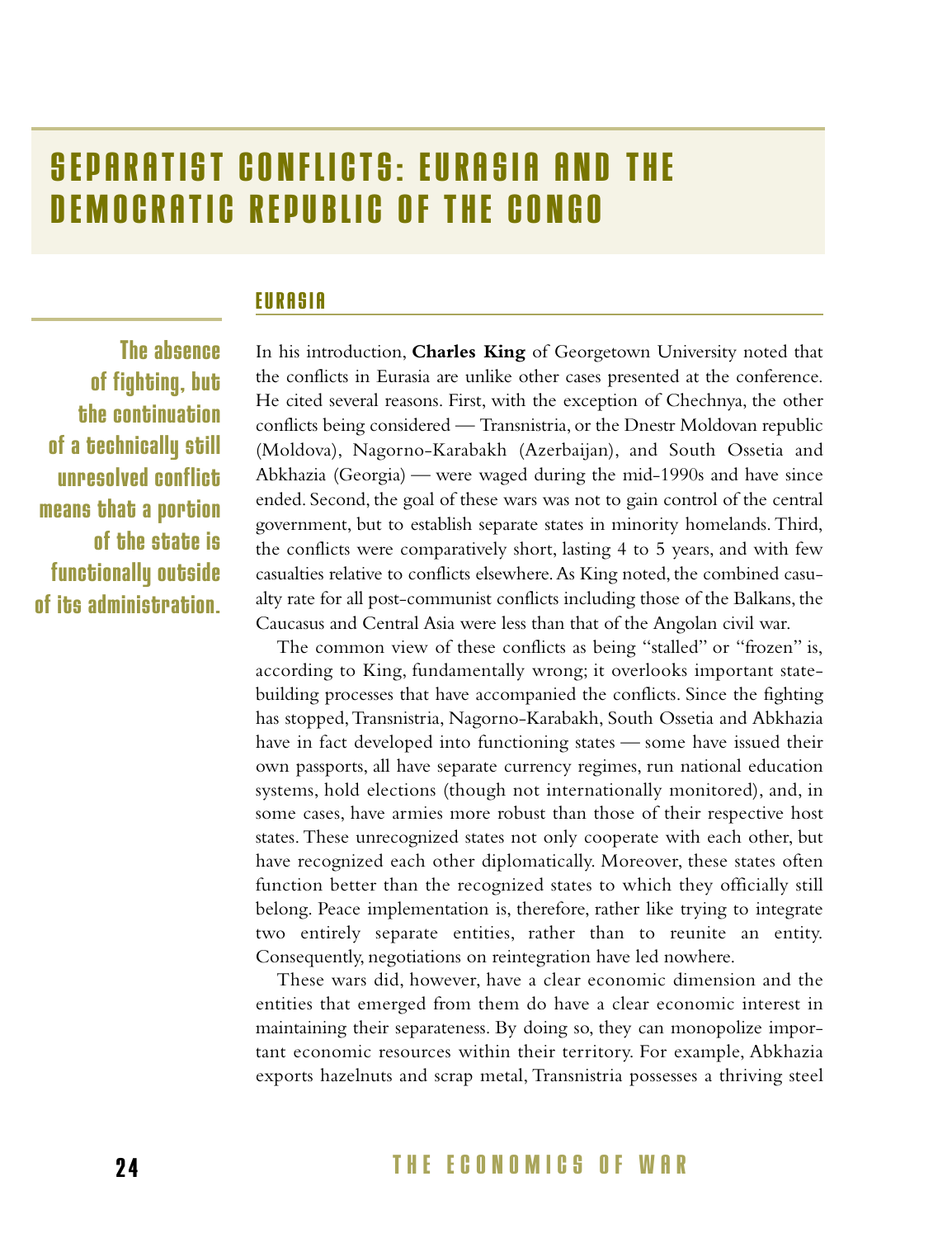industry, and South Ossetia benefits from its geographic position connecting trade between Russia and Georgia.

While the central governments may protest how the territories take advantage of resources within their borders, they too have an economic interest in the existing arrangement.The absence of fighting, but the continuation of a technically still unresolved conflict means that a portion of the state is functionally outside of its administration.This provides entrepreneurs from the central state a route for the smuggling of drugs, arms, people, and other goods, while simultaneously providing the state with plausible deniability — "it is not in our territory, we cannot do anything about it."

The separatists have built states and societies in which broader sectors of the population have interests as well; for example, professors who taught at what were once satellite campuses of national universities are now deans of their own national universities.An entire generation of school children has now grown up with the idea of being part of an independent state, rather than an ethnic minority.

The Eurasian conflicts are relatively successful examples of "making states by making war."They also highlight the complexity of balancing greed and grievance; ethnicity might explain mobilization in the short run, but, over the longer term, the structures of social mobilization require transforming networks formed in conflict into functioning institutions of "states."

### **DEMOCRATIC REPUBLIC OF THE CONGO (DRC)**

The conflict in the DRC is not a separatist war, nor did it start as a civil war. Rather, **Erik Kennes** of the Africa Institute/Africa Museum asserted that the war is a "complex knot of three intertwined conflicts": first, the local conflict of the Kivu region in Eastern Congo; second, the national conflict between President Kabila and Congolese rebels fighting to overthrow him; and third, a regional conflict involving several Central African actors.This complexity makes the situation irreducible to one single frame of analysis. It is difficult to draw comparisons with the cases of Angola, Liberia/Sierra Leone, or Somalia.

The economic and financial aspects of the conflict inevitably point to linkages between local and global levels of activity. Across Africa, trade liberalization has led to a weakening of both formal and traditional structures of power and authority and, in some cases, to state weakening or even collapse. At the same time, globalization has facilitated the growth of international, regional, and national networks among political and economic elites. In Congo, these networks pre-date the conflict and continue to exist, even though the state does not. Under Mobutu, formal and informal

### **THE ECONOMICS OF WAR 2 5**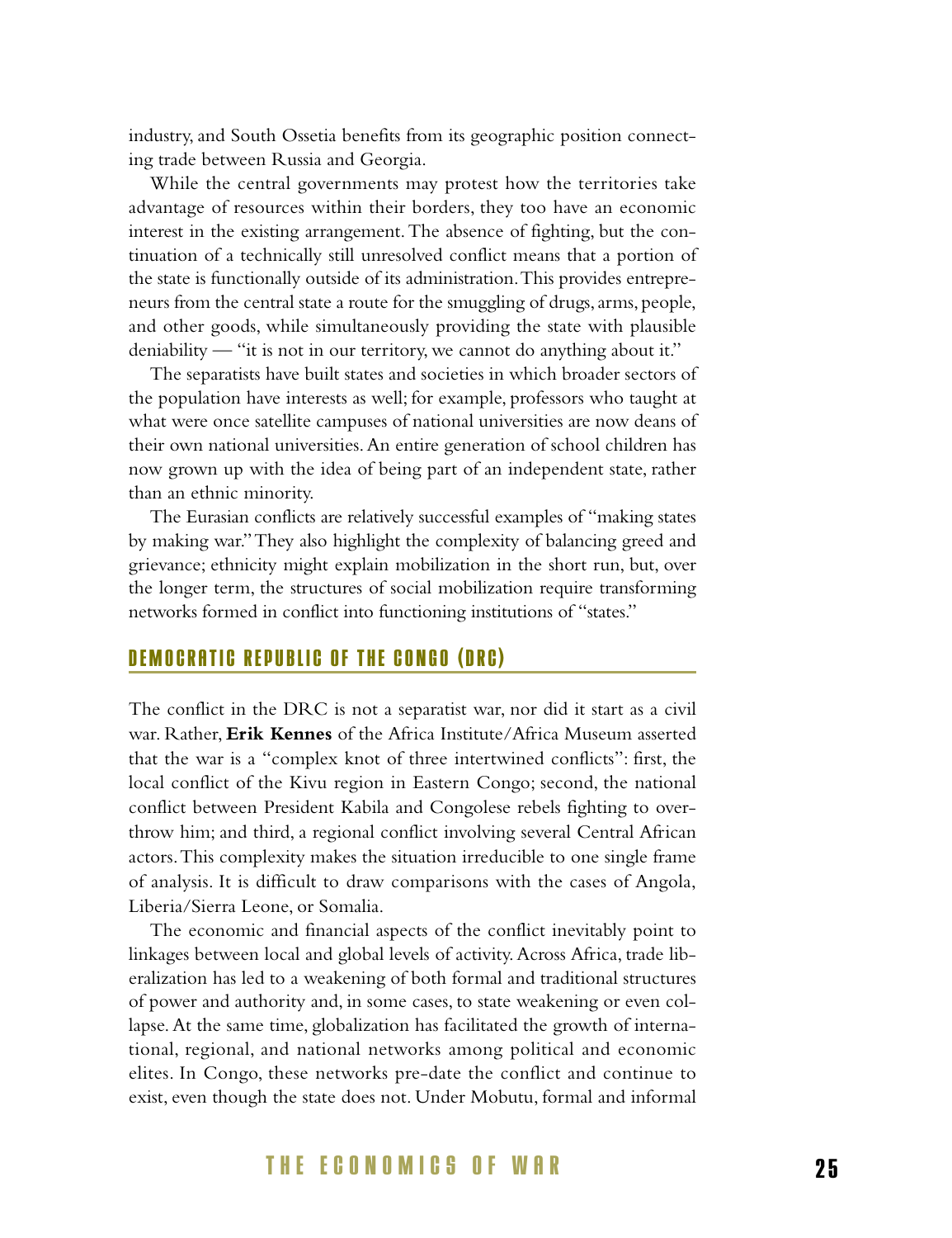**The economic and financial aspects of the conflict inevitably point to linkages between local and global levels of activity.** structures not only existed alongside one another, but were mutually dependent. These elite networks — partly legitimate, partly not — controlled the structures of the state, privatized (i.e., plundered) the economy, and eventually destroyed the state. Laurent Kabila made a critical mistake in not constructing his own networks of control from within the state; by recruiting from outside the DRC, and from Congolese without social stature, he has further disconnected the state from society, and thereby exacerbated exclusionary politics.

The linkages between the local and global economy determine in large part the possibilities for regional or national actors to exercise influence. These linkages are determined primarily by the commodity or resource involved, and its value on the world market. For example, mining concessions in Africa are particularly profitable and the local mining sector is well connected with global-level multinational firms. During the 1996-97 war, however, the long-term linkages between international mining companies and the government disappeared while junior companies seeking an immediate financial return on their investment proliferated. Many of these went bankrupt during the war, possibly due to their inability to access channels of informal trade. As Kennes notes, the diamond economy has been dominated by small dealers since 1982. Laurent Kabila tried to control this informal sector but failed. Likewise, Rwandan and Ugandan revenue from diamonds has been limited because the "rules of the game" do not favor the introduction of informal diamonds outside the existing network. Most Ugandan and Rwandan economic activity in Congo is, therefore, centered on timber and gold.

While the armies of Congo, Zimbabwe and Uganda have become commercial actors, Kennes believes that Rwanda is the only actor motivated by a strategic agenda: the de facto control of the Kivu region and the establishment of one or another form of subcontracting of this control to give it a juridical form that does not formally sanction a secession.

Land tenure, the absence of adequate recourse for dispute settlement in Congo, and most of all the politics and economics of exclusion have been underlying factors in many local conflicts, including the fighting in Bunia between "agriculturist" Lendu and "pastoralist" Hema, the conflict between ethnic (Congolese) Hutu and Tutsi against the "authentic" Congolese in North Kivu, and in part the persecution of Banyamulenge in the Kivu region. It has also contributed to the regional conflict through competition between ethnic Hutu and Tutsi in Rwanda and the migration of these populations into Congo, albeit under different circumstances. The land issue is complicated by the contradiction between both traditional tribal structures and modern state structures governing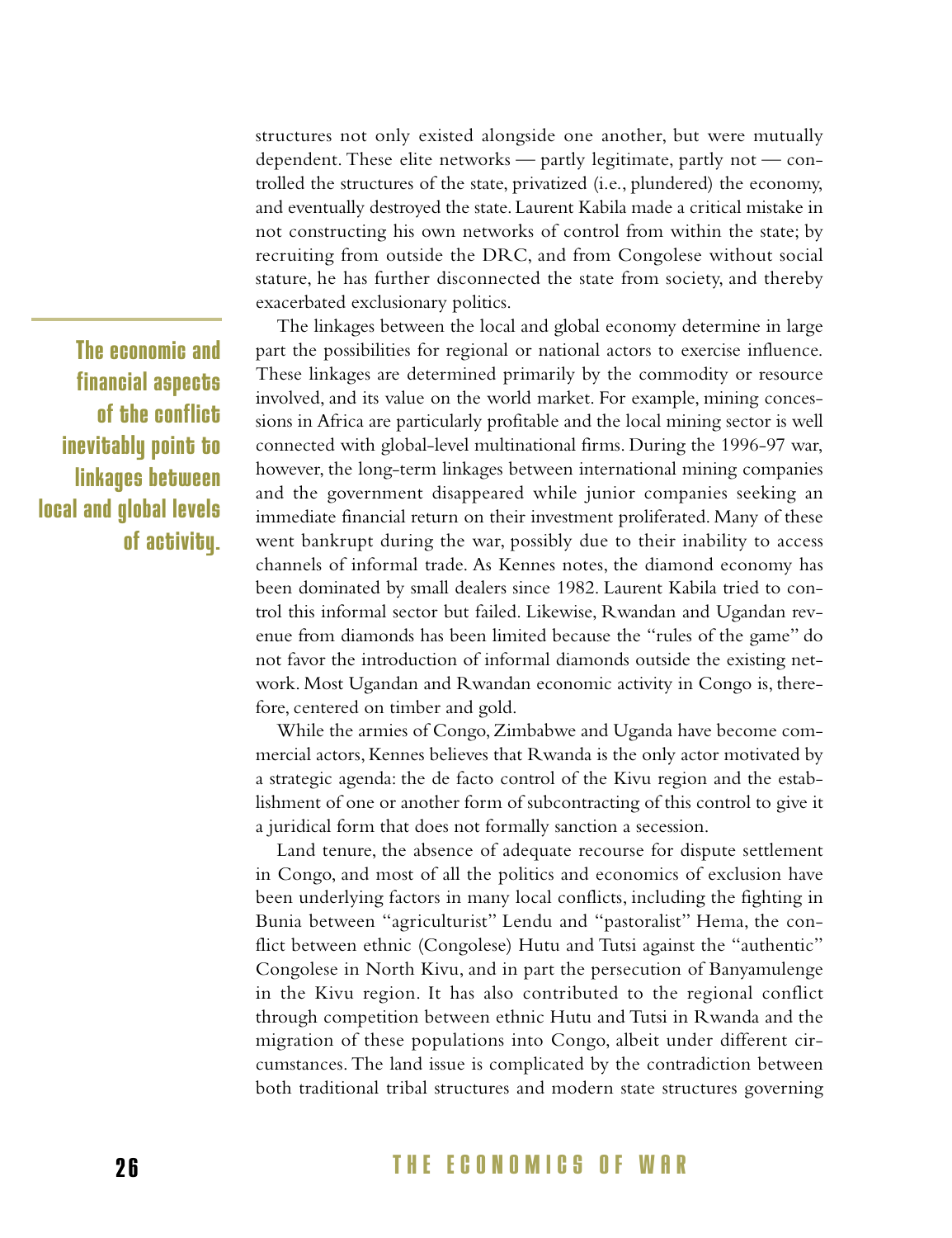tenure. The conflict in Congo has been unable to resolve these deeplyrooted problems.

In conclusion, Kennes considered the prospects for a new political and commercial compromise among all the actors involved and the possibilities for the implementation of a more inclusive political order. The possibility for this compromise will decide upon the survival of the Congo as a unitary state.A partial reintroduction of formerly existing and more legitimate clientelistic networks, coupled with an inclusive and open conference in the Kivu region may be the only path to peace.

### **DISCUSSANT**

**Anatol Lieven** of the Carnegie Endowment for International Peace made several general observations. First, in these cases, the cause of conflict is neither simple greed or grievance, but greed *and* grievance together, though the nature of this balance differs across regions, if not from town to town. Second, he noted the difficulty in actually achieving the needed reconciliation in conflict situations, especially where personal knowledge of atrocities against one's family exists.Third, he commented that the capacity of a minority population to impose its will on a vastly greater population is an interesting phenomenon which must have roots in other factors.

Turning to Chechnya, Lieven asserted that the case provides a compelling argument against a monocausal economic explanation of violent conflict. In Chechnya, as in the Balkans, the conflict originated in communist collapse and in very real political grievances that took the form of radical nationalism against rule by ethnic "others." As in other cases, social protest, national resistance, and brigandage have been mutually reinforcing developments and cannot be easily disentangled. This said, Lieven listed three discrete economic factors that have complicated the conflict in Chechnya: oil, organized crime, and disorganized crime. From 1991-1994, Chechnya's rulers received \$300 million in oil revenue via the pipeline from Baku and had an evident interest in retaining this source of revenue. During this period also, institutional collapse and contested authority created an environment where bank fraud and smuggling of both licit and illicit goods by organized criminal groups flourished. Finally, in the wake of the first Russian-Chechen war after 1996, unorganized criminality, particularly banditry, kidnapping, and extortion, has surged as other revenue streams have been reduced or destroyed. Significantly, from 1996-99, Chechnya also saw the emergence of militant Islam, financed in part by Middle Eastern groups. Taken together, these factors have greatly complicated efforts to secure a negotiated agreement between the main parties to the conflict.

### **THE ECONOMICS OF WAR 2 7**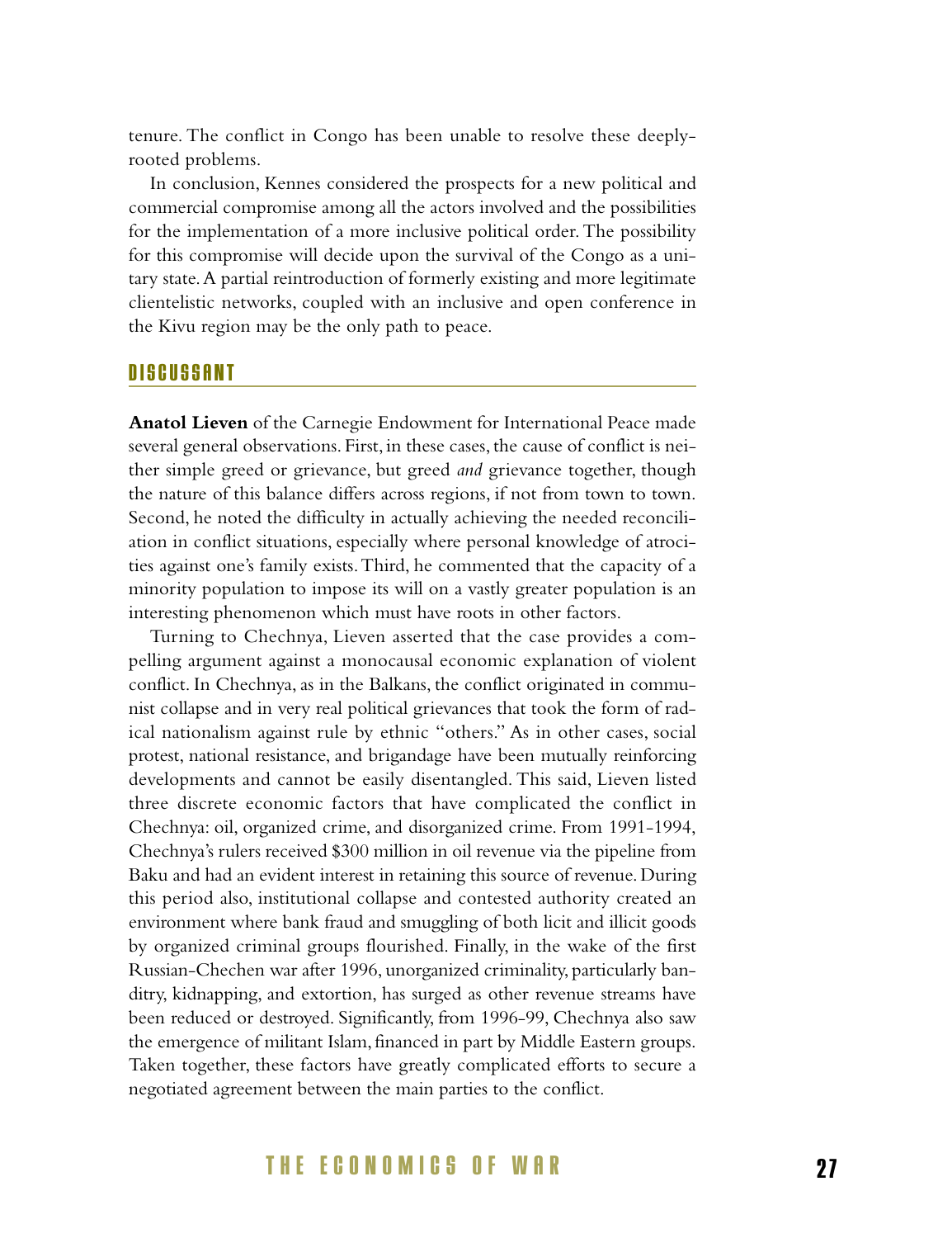## **THE ECONOMICS OF WAR: ALTERNATIVE VISIONS**

This concluding panel featured presentations by World Bank economist Paul Collier, I.William Zartman of the John Hopkins University School of Advanced International Studies, and David M. Malone of the International Peace Academy.

**Paul Collier** emphasized the distinction between the cause of conflict and its motivation. The prevailing discourse is on explaining motivation; yet, the key feature of conflict is not what motivates it, but what makes it feasible. Even once the motivation is understood, the cause may elude us. Feasibility is a rare phenomenon; what is critical is not whether people actually have reason to commit violence, but what enables them to carry it out in particular circumstances.

Collier's econometric studies are intended to complement and provide discipline to other modes of existing social science analysis (political science, anthropology, etc.), to safeguard against over-interpreting country studies, and to produce generalizable findings.

Collier then summarized his major findings. First, according to his data, there is no significant relation between political repression, inequality, and conflict. Although Collier concedes that this finding could be the result of poor measurement, he notes that the measurements he used were those of a commonly accepted data set. Second, an examination of primary commodity exports shows that there is not much of a difference across commodities – oil is marginally higher, and the more oil, the more risk of conflict. Third, there is no deterrent effect in having a high military expenditure. Fourth, the level of income and rate of growth do matter – societies which are poor and experience economic decline are more at risk. Fifth, the factors which explain the initiation of conflict do not explain its duration; once conflicts start, they tend to continue for other reasons. Sixth, countries coming out of conflict have a fifty percent chance of resuming it within the first five years after the conflict is ended. Seventh, societies with larger diasporas are more likely to lapse back into conflict, presumably due to the influx of support from this community. Eighth, the market niche for rebel organizations would be filled even in peace, which makes it more difficult for sustainable peace to be achieved.Therefore, it is necessary not only to make peace with existing rebel groups, but to make it infeasible for a rebel organization to be viable.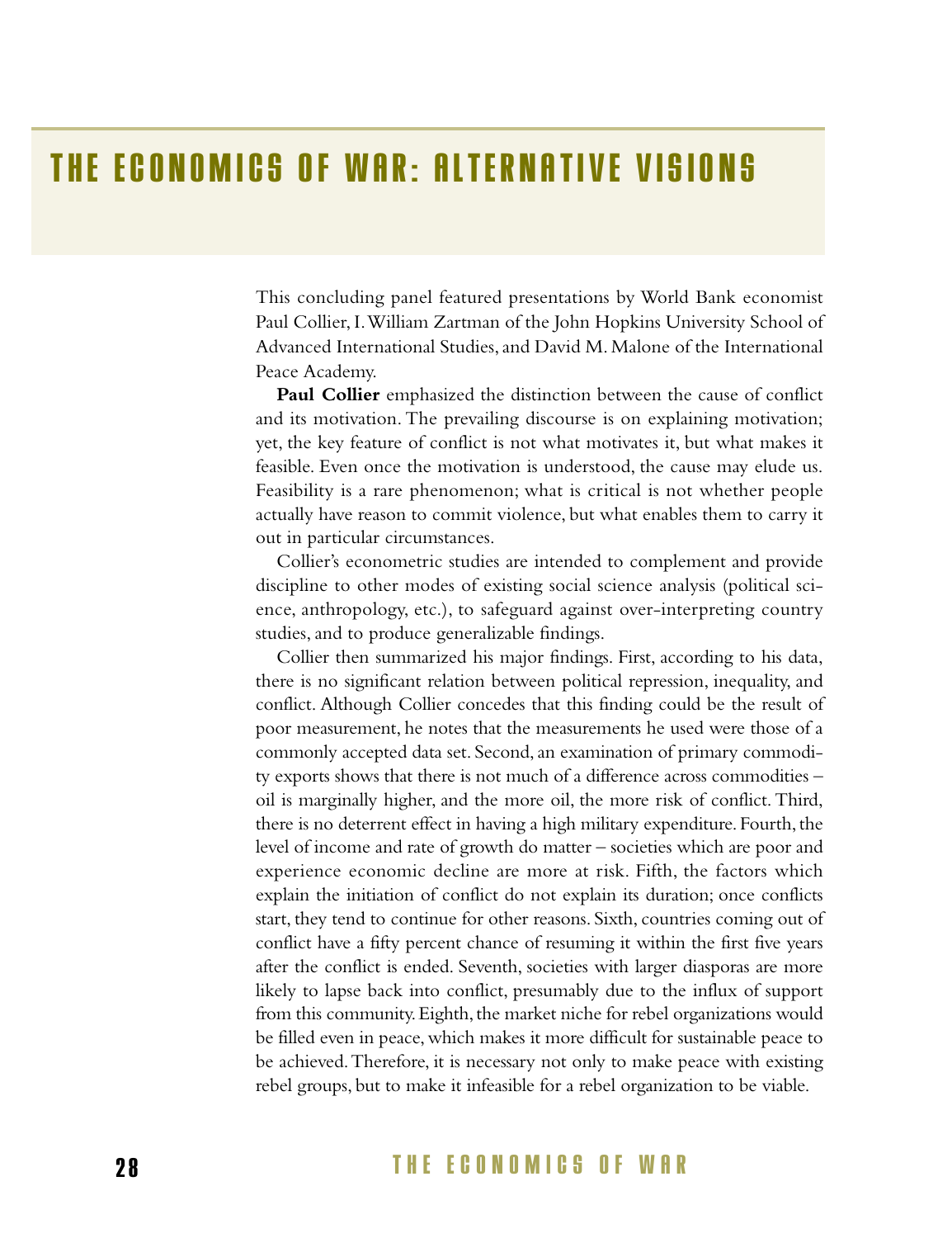If the feasibility rather than the motivation of conflict is the issue, then policies seeking to prevent or resolve conflict must seek to reduce the opportunities that make organized violence possible. Military solutions do not work. Control of international markets, financial flows and diaspora organizations may be, therefore, a more effective way to limit rebel groups. In terms of policy, the international community should focus collectively on cutting off the sources of rebel finance — including international control of primary commodity markets and diversification of primary commodity-dependent economies. Acting alone, the OECD countries are reluctant to punish diaspora groups because of the political risk involved, but collectively they may be able to address the problem effectively, much as they have in tackling the issue of corporate corruption. Furthermore, the balance of international aid must be shifted away from military assistance towards increased humanitarian aid. Although democracy and equality are good things in and of themselves, according to Collier's findings, they do not necessarily guarantee peace.

It is important to distinguish between those factors that cause conflict and those that allow it to continue. According to **I. William Zartman**, conflict starts with "need," or deprivation; poverty may not cause conflict, but it is a starting point.This need crystallizes into conflict when the element of "creed," or identity — whether ethnicity, class, ideology, religion, or nationality — is added. Creed may provoke conflict in times of rapid change, when a sense of security is sought, when identities collapse, or when identity makes one a target of discrimination. Creed is also significant when political entrepreneurs seek to capitalize on grievances through appeals to race or ethnicity. However, Zartman notes that this "striking match" effect — in which leaders deliberately mobilize inter-group difference — is often crucial in determining which situations involving need plus creed turn violent and which do not.

The element of "greed" — whether greed means simply the securing of needed finances or actual "greediness" — may be more important in keeping conflict alive and exacerbating it than in actually causing it. Therefore, a critical turning point is when economic activity moves from efforts to finance conflict to efforts to keep conflict going to reap financial gain.

Several presentations also raised the important issue of controlling the resource flows that facilitate conflict. Conflict is a means of societal transformation; old patterns of authority are destroyed, new ones emerge. In Lebanon, Peru, Liberia, Sierra Leone, Afghanistan and elsewhere, old leaders were pushed aside by a new generation with different social goals. In many cases, the destruction of the state means that even if peace is **It is necessary not only to make peace with existing rebel groups, but to make infeasible for a rebel organization to be viable.**

### **THE ECONOMICS OF WAR 2 9**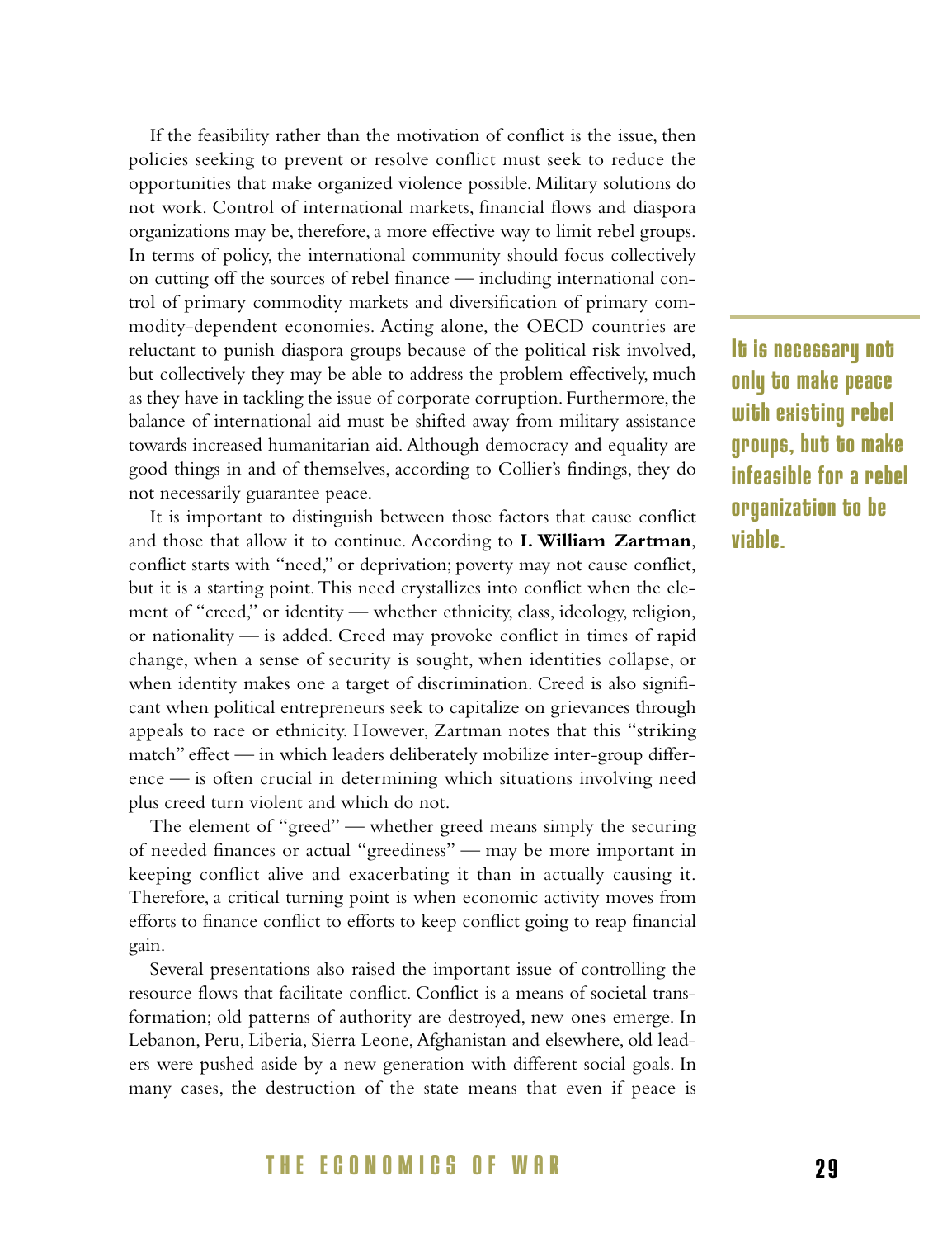achieved, there is no one to whom rebuilding can be entrusted.Thus, the primary focus of international efforts must be to restore law, order and legitimate authority.

The final presenter, **David M. Malone**, focused his remarks on the relevance of the greed and grievance debate to the policy world.

First, on the issue of greed versus grievance, feasibility and greed appear to be important contributors to the duration of conflict rather than to its onset.

Second, while developed countries have a strong interest in preventing conflict and the types of conditions and behaviors which fuel it, they face a dilemma when their own multinationals are involved in unstable regions, as the latter's operations remain important to the well-being of the national economy as a source of wealth and employment. For example, in the case of Talisman Energy, Inc., whose operations in Sudan have allegedly exacerbated the conflict, the Canadian government chose to protect its mining sector despite the concern of then-Foreign Minister Lloyd Axworthy, but as a consequence invested heavily in research on economic factors in war. Within the British government, there are individuals who want to tackle these issues, particularly in the wake of embarrassing revelations concerning the deposit of money in British banks from former Nigerian dictator Sani Abacha. Others, while supportive of financial transparency, stress the importance of maintaining the competitiveness of the British banking sector relative to their Swiss counterparts. (The Government of Switzerland, as a nonmember of the U.N., is not obliged to enforce Security Council decisions, including sanctions.)

The U.N.became interested in the economics of war through the Security Council's growing resort to sanctions, and in turn, the recurrent problem of sanctions-busting.The Security Council has become far more involved in this area than anyone would have suspected at the outset, as evidenced by the Final Report of the U.N. Panel of Experts on Violations of Security Council Sanctions Against UNITA (the "Fowler Report"). Unfortunately, even where information on sanctions violations is available, it is extremely difficult to act upon.The Expert Panel report on the DRC, on the other hand, has suffered from evidentiary problems amidst accusations that the Panel failed to adequately corroborate evidence, and from the related problem that those who disclosed information to the Panel were criticized in the report, while those that refused to cooperate escaped criticism. Unfortunately, this will remain a vexed but relevant area of policy development.

One question is whether the Security Council may find any form of action which is effective in the long-term rather than primarily being politically expedient in the short-term.

**The element of "greed" may be more important in keeping conflict alive and exacerbating it than in actually causing it.**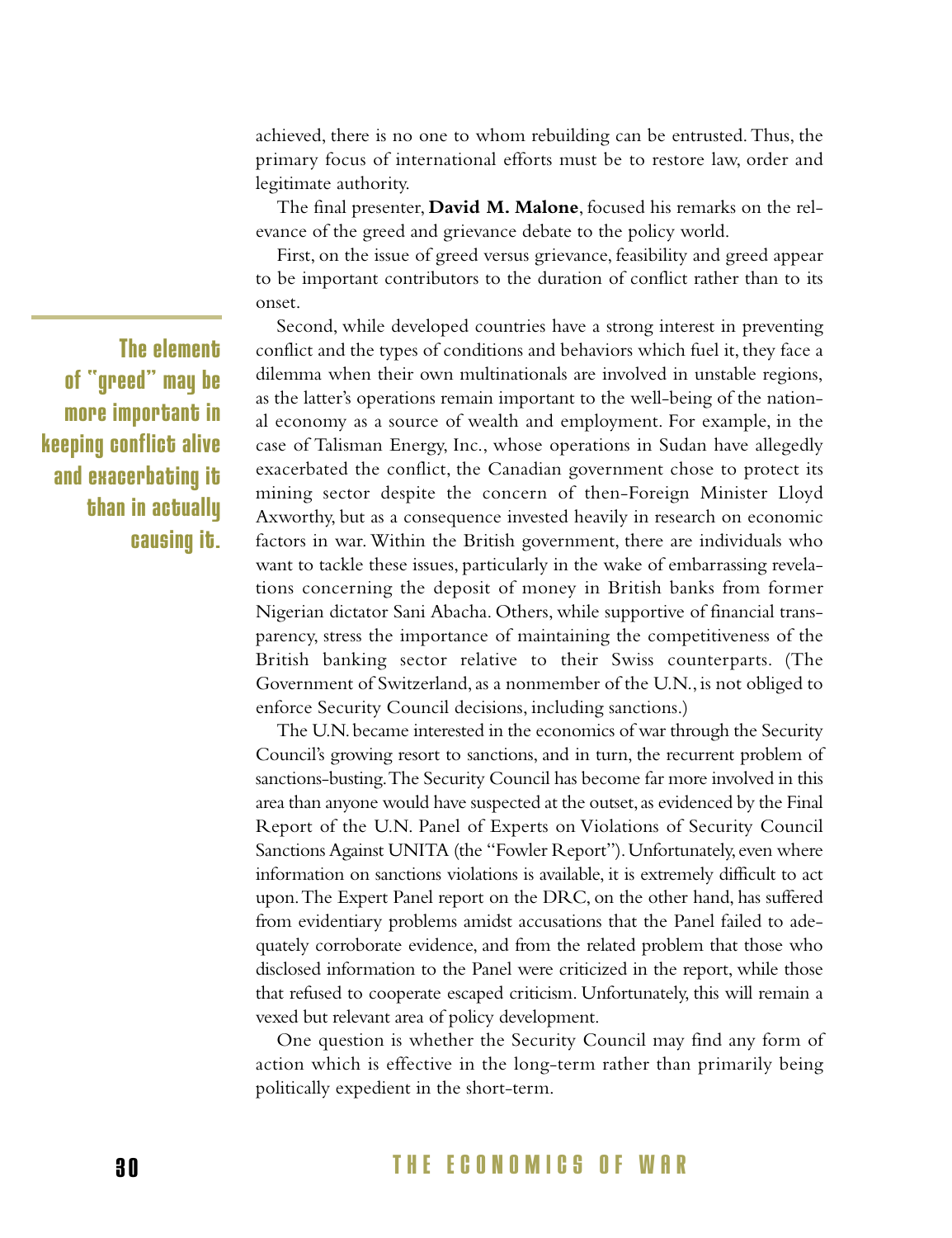Over the next two to three years, the IPA project, "Economic Agendas in Civil Wars," will be examining the feasibility of several policy options, including what functioning international regulatory and legal frameworks on "white collar crime" – the secreting by belligerents of ill-gotten gains into foreign accounts, often with the complicity of private sector actors – might look like. In addition, through a dedicated Working Group, the project is trying to gain a greater understanding of the motivations and interests behind corporate decision-making with respect to operations in zones of conflict.

### **THE ECONOMICS OF WAR 3 1**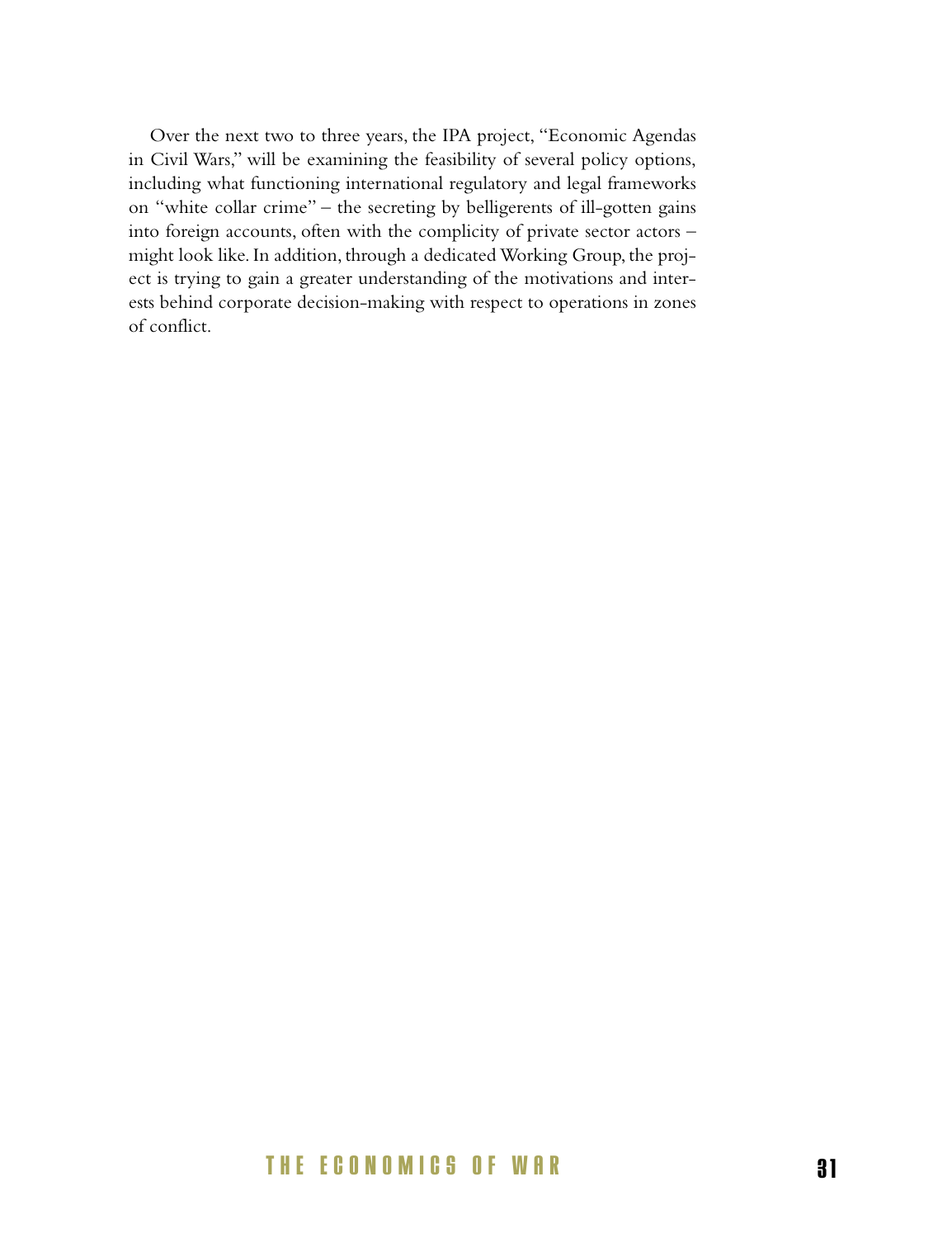## **CONCLUSION**

**Without more far-sighted policies to address the underlying causes of conflict, the conflicts of the present will prove difficult to resolve and the peacesettlements of the future even more difficult to sustain.** As the case-studies indicate, greed and grievance, or "need, creed and greed," are all important sources of conflict, though the relative weight of each factor varies across cases and across time. Poverty, social inequality, rapid economic decline, large numbers of young unemployed males, and polarized identity politics may all provide the necessary catalyst for conflict, particularly when accompanied by repressive, illegal or extralegal behavior on the part of governments. Yet, as Paul Collier cautions, what motivates conflict and what makes it feasible are separate issues. In general, the existence of some form of grievance, whether economic, political, or social in nature, appears to be the most persuasive motivation for conflict. Greed, or, more broadly, economic motivations — whether the pursuit of resources for war-financing or for elite self-enrichment — appear more significant in sustaining, prolonging, and transforming conflict.

Valuable natural resources are not in and of themselves a reliable indicator of where conflict is likely to occur, but they do appear to make conflict more feasible *when grievances already exist*, as they offer a ready means of financing rebellion.This explains in part why, for example, not all diamond producing countries experience conflict.Yet, resources may also become a source of grievance when state institutions responsible for their equitable management instead engage in private, criminal accumulation. Thus, formerly stable diamond producing countries may also become conflictprone, when poor management and corruption gain the upper hand.

In some cases, resource competition may exacerbate civil war. In others, civil war may exacerbate competition over resources. In both cases, war requires resources. Resolving or preventing war would thus require cutting off the means for waging it: limiting combatants' access to resources and hence, arms, materiel, and profit, and targeting the international networks upon which they rely for these goods.Yet, without more far-sighted policies to address the underlying causes of conflict, such as those that support legitimate and inclusive governance and provide development assistance, poverty reduction, market diversification, and legal and financial reform, the conflicts of the present will prove difficult to resolve and the peace settlements of the future even more difficult to sustain.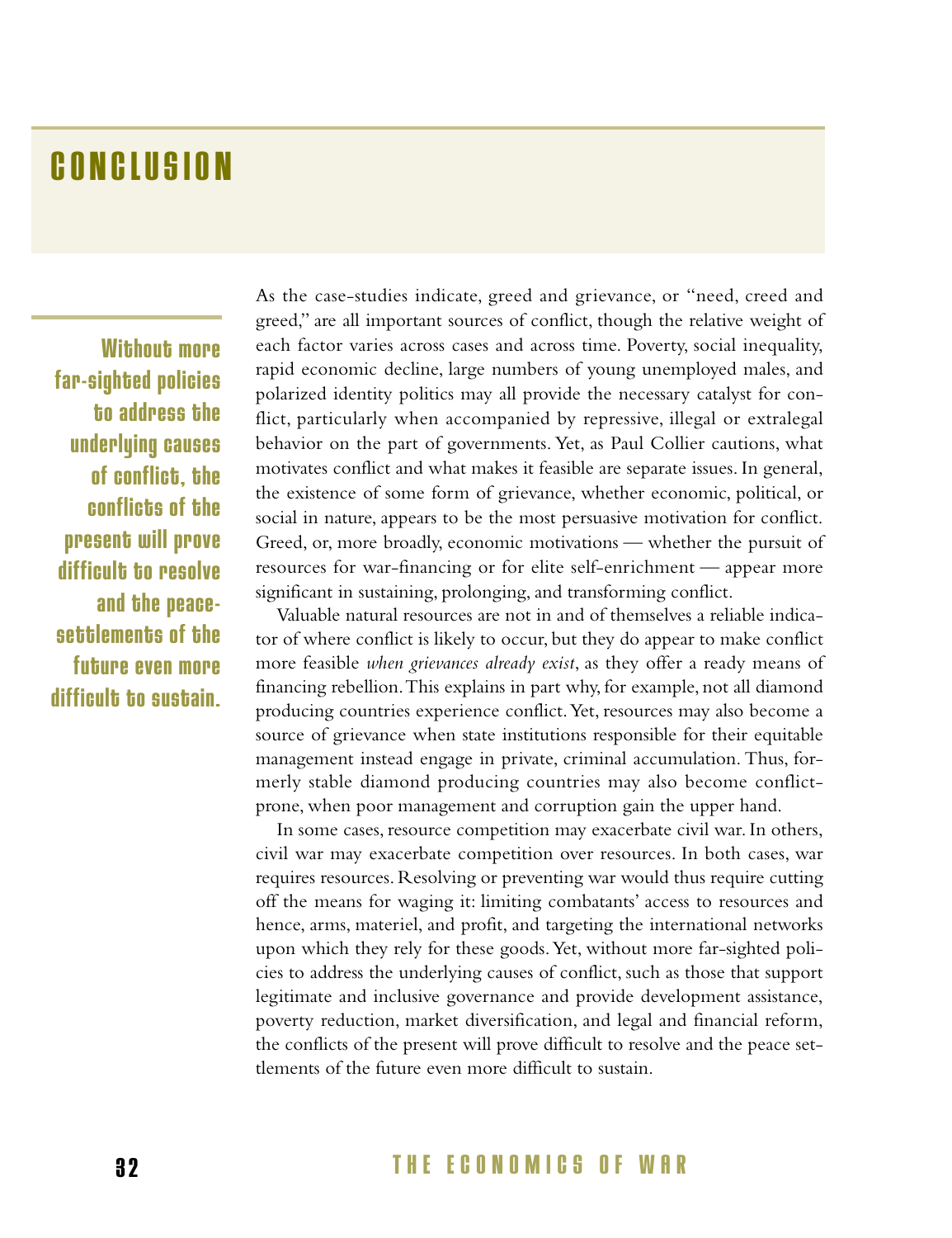## **THE ECONOMICS OF WAR**

*Woodrow Wilson International Center for Scholars International Peace Academy Monday, September 10, 2001*

| 9:00-9:15 a.m.     | Welcome                                                                                                                                                |
|--------------------|--------------------------------------------------------------------------------------------------------------------------------------------------------|
| 9:15-10:30 a.m.    | Settlements, Of One Kind or Another:<br>The Cases of Peru and Lebanon                                                                                  |
|                    | Moderator: Haleh Esfandiari, Middle East Project,<br><b>WWC</b>                                                                                        |
|                    | Ricardo Soberón, Consultant, Lima, Peru<br>Elizabeth Picard, Institut de Recherche et d'Etudes sur<br>le Monde Arabe et Méditerranéan, Aix-en-Provence |
|                    | Commentator: Kathleen Collins, University of Notre<br>Dame                                                                                             |
| $10:30-11:45$ a.m. | <b>State Collapse:</b><br>The Cases of Afghanistan and Sierra Leone                                                                                    |
|                    | Moderator: Robert Hathaway, Asia Program, WWC<br>Paula Newberg, United Nations Foundation<br>Jimmy Kandeh, University of Richmond                      |
|                    | Commentator: Eric Schwartz, U.S. Institute of Peace                                                                                                    |
| 11:45-12:00        | <b>Break</b>                                                                                                                                           |
| $12:00-1:15$ p.m.  | <b>Ideological and Resource Conflicts:</b><br>The Case of Colombia and Angola                                                                          |
|                    | Moderator: Cynthia Arnson, Latin America Program,<br><b>WWC</b>                                                                                        |
|                    | Marc Chernick, Georgetown University<br>Phillipe Le Billon, University of Oxford, UK                                                                   |
|                    | Commentator: Terry Lynn Karl, Stanford University                                                                                                      |
|                    |                                                                                                                                                        |

### **THE ECONOMICS OF WAR 3 3**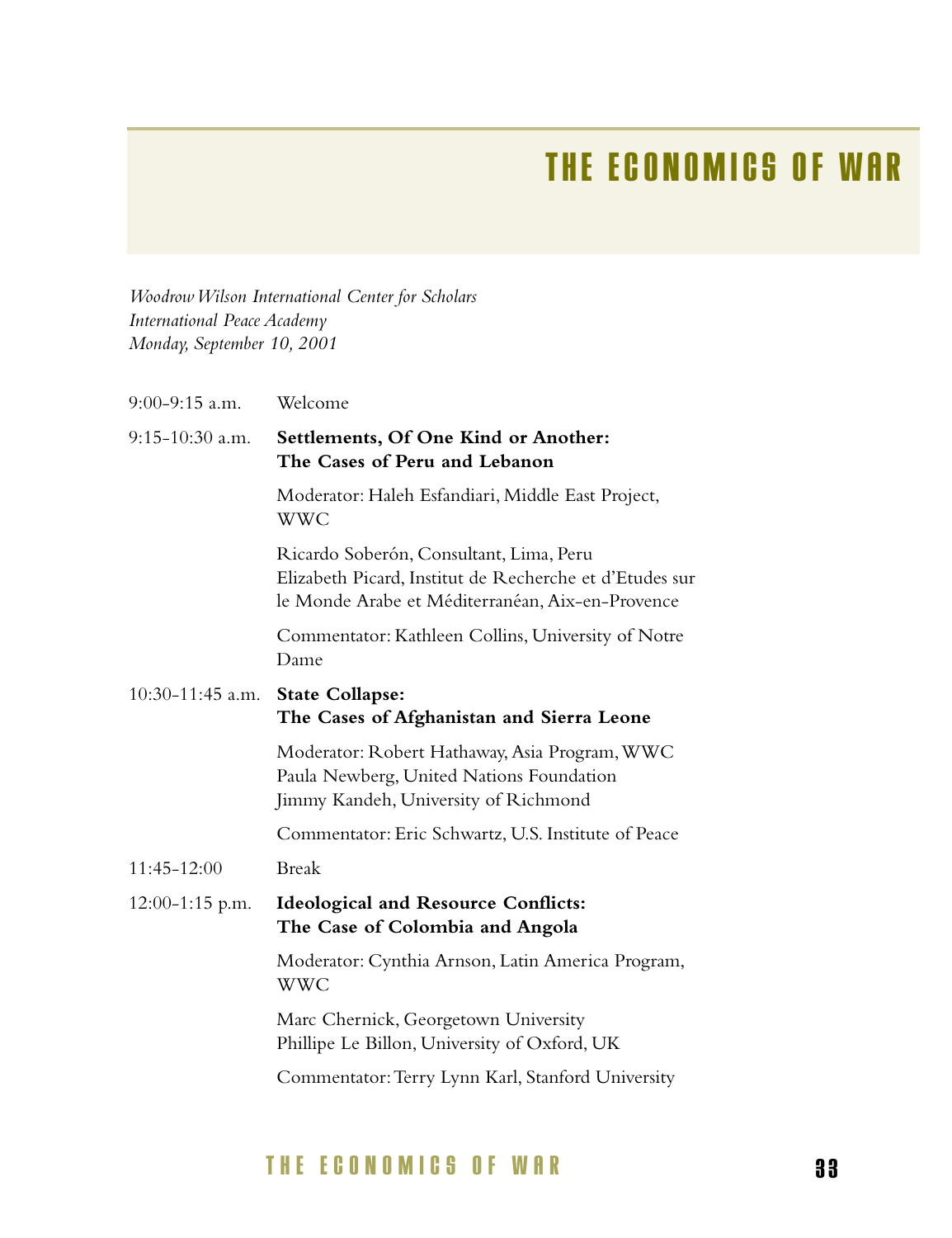| $1:15-2:30$   | Lunch                                                                                                          |
|---------------|----------------------------------------------------------------------------------------------------------------|
| $2:30-3:45$   | Separatist Conflicts: Eurasia and Congo                                                                        |
|               | Moderator: Gilbert Khadiagala, Africa Project, WWC,<br>and Johns Hopkins University SAIS                       |
|               | Charles King, Georgetown University<br>Erik Kennes, Africa Institute/Africa Museum,<br>Belgium                 |
|               | Commentator: Anatol Lieven, Carnegie Endowment<br>for International Peace                                      |
| $3:45-4:00$   | Break                                                                                                          |
| $4:00 - 5:30$ | The Economics of War: Alternative Visions                                                                      |
|               | Moderators: Karen Ballentine, International Peace<br>Academy<br>Anita Sharma, Conflict Prevention Project, WWC |
|               | Paul Collier, World Bank<br>I. William Zartman, John Hopkins University SAIS                                   |
|               | David M. Malone, International Peace Academy                                                                   |